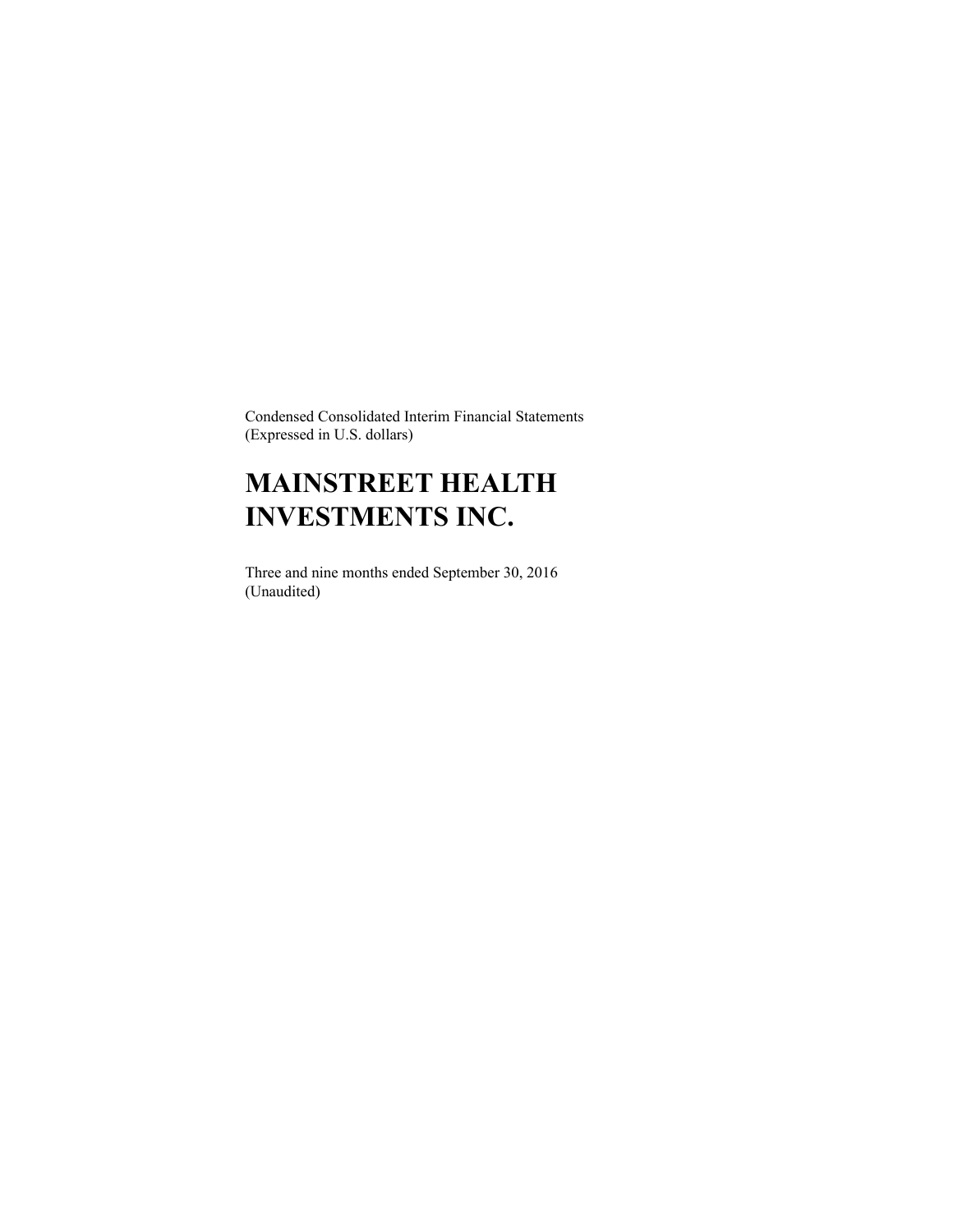Condensed Consolidated Interim Statements of Financial Position (Expressed in thousands of U.S. dollars) (Unaudited)

|                                             | September 30, |             | December 31, |
|---------------------------------------------|---------------|-------------|--------------|
|                                             | 2016          |             | 2015         |
| <b>Assets</b>                               |               |             |              |
| <b>Current Assets:</b>                      |               |             |              |
| Cash                                        | \$<br>7,911   | \$          | 7,189        |
| <b>Restricted Cash</b>                      | 100           |             | 2,500        |
| Other (note 5)                              | 9,966         |             | 939          |
|                                             | 17,977        |             | 10,628       |
| Non-current Assets                          |               |             |              |
| Investment properties (note 6)              | 426,009       |             | 268,425      |
| Loans receivable (note 4)                   | 8,789         |             |              |
|                                             | 434,798       |             | 268,425      |
| <b>Total Assets</b>                         | \$<br>452,775 | $\mathbb S$ | 279,053      |
| <b>Liabilities and Shareholders' Equity</b> |               |             |              |
| Current liabilities:                        |               |             |              |
| Accounts payable                            | \$<br>808     | \$          | 309          |
| Accrued real estate taxes                   | 6,542         |             | 4,531        |
| Accrued interest expense                    | 759           |             | 431          |
| Accrued convertible debenture interest      |               |             | 930          |
| Note payable to related party (note 10)     |               |             | 2,500        |
| Mortgages payable (note 8)                  | 35,652        |             |              |
| Dividends payable                           | 1,485         |             |              |
| Unearned revenue                            | 2,176         |             | 1,790        |
|                                             | 47,422        |             | 10,491       |
| Non-current liabilities:                    |               |             |              |
| Credit facility (note 7)                    | 167,857       |             | 144,692      |
| Mortgage payable (note 8)                   | 13,481        |             |              |
| Convertible debentures (note 11)            |               |             | 108,891      |
| Derivative instruments (note 9)             | 1,663         |             |              |
| Deferred tax liability (note 19)            | 1,620         |             |              |
| Other non-current liabilities               | 563           |             |              |
|                                             | 185,184       |             | 253,583      |
| <b>Total liabilities</b>                    | \$<br>232,606 | \$          | 264,074      |
| Share capital (note 13)                     | 231,686       |             | 20,734       |
| Contributed surplus                         | 122           |             |              |
| Cumulative deficit                          | (11, 639)     |             | (5,755)      |
| Total shareholders' equity                  | 220,169       |             | 14,979       |
| Commitments and contingencies (note 20)     |               |             |              |
| Subsequent events (note 8, note 21)         |               |             |              |
| Total liabilities and shareholders' equity  | \$<br>452,775 | \$          | 279,053      |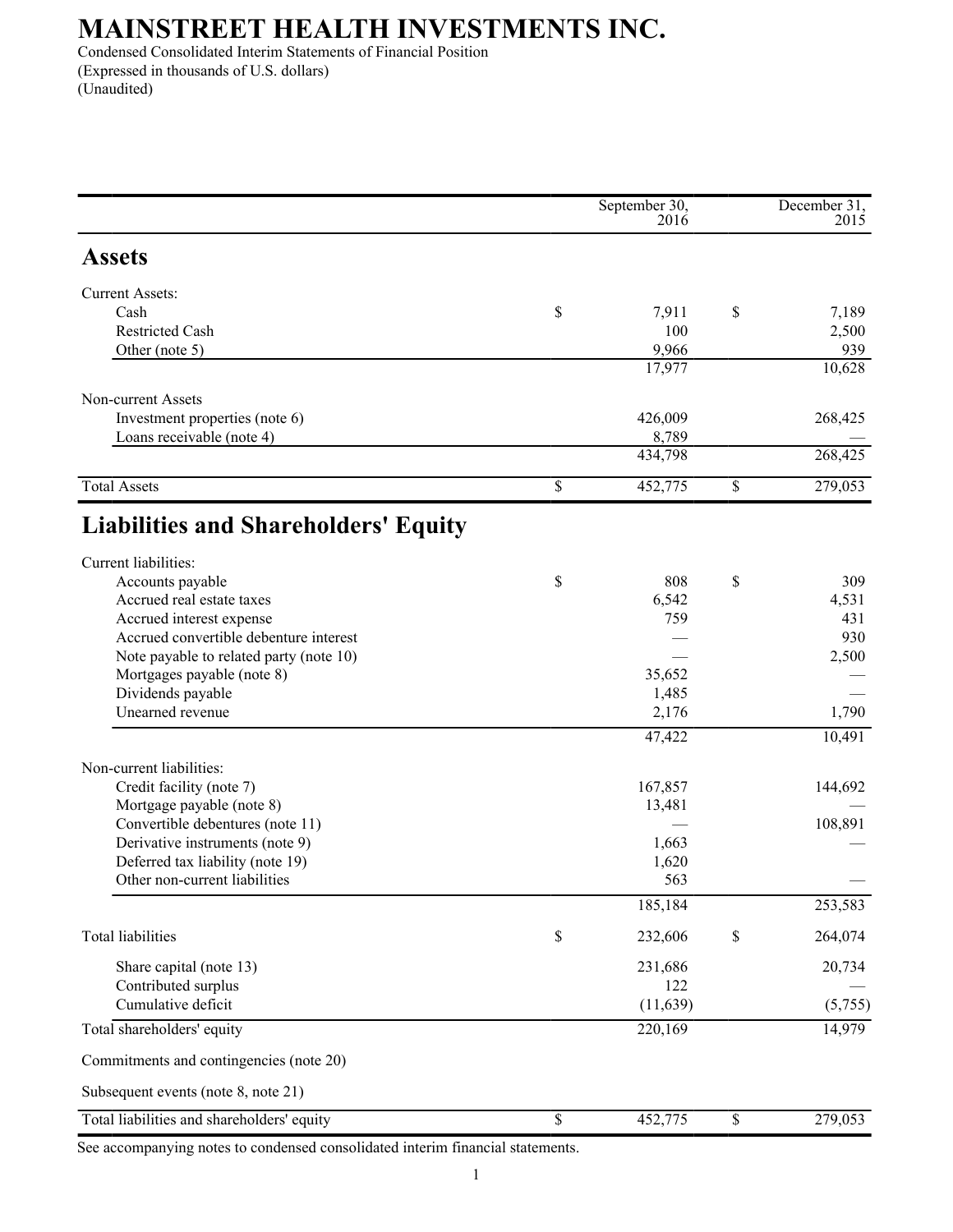Condensed Consolidated Interim Statements of Income (Loss) and Comprehensive Income (Loss) (Expressed in thousands of U.S. dollars, except per share amounts)

Three and nine months ended September 30, 2016 (Unaudited)

|                                                     | Three months ended<br>September 30, 2016 | Nine months ended<br>September 30, 2016 |
|-----------------------------------------------------|------------------------------------------|-----------------------------------------|
| Revenue:                                            |                                          |                                         |
| Rental (note 15)                                    | \$<br>10,869                             | \$<br>26,840                            |
| Interest income (note 4)                            | 168                                      | 177                                     |
|                                                     | 11,037                                   | 27,017                                  |
| Expenses (income):                                  |                                          |                                         |
| Finance costs (note 16)                             | 2,396                                    | 10,867                                  |
| Real estate tax expense                             | 26                                       | 4,647                                   |
|                                                     | 2,422                                    | 15,514                                  |
| Income from operations                              | 8,615                                    | 11,503                                  |
| General and administrative expenses (note 18)       | 955                                      | 2,843                                   |
| Change in value of investment properties - IFRIC 21 | 1,614                                    | (468)                                   |
| Change in value of investment properties (note 6)   | 3,292                                    | 5,886                                   |
| Change in value of derivative instruments (note 9)  | (1,003)                                  | 1,663                                   |
| Income before income taxes                          | 3,757                                    | 1,579                                   |
| Income tax expense:                                 |                                          |                                         |
| Deferred (note 19)                                  | 1,620                                    | 1,620                                   |
| Net income (loss) and comprehensive income (loss)   | \$<br>2,137                              | \$<br>(41)                              |
| Earnings (loss) per share (note 14):                |                                          |                                         |
| Basic and diluted                                   | \$<br>0.09                               | \$                                      |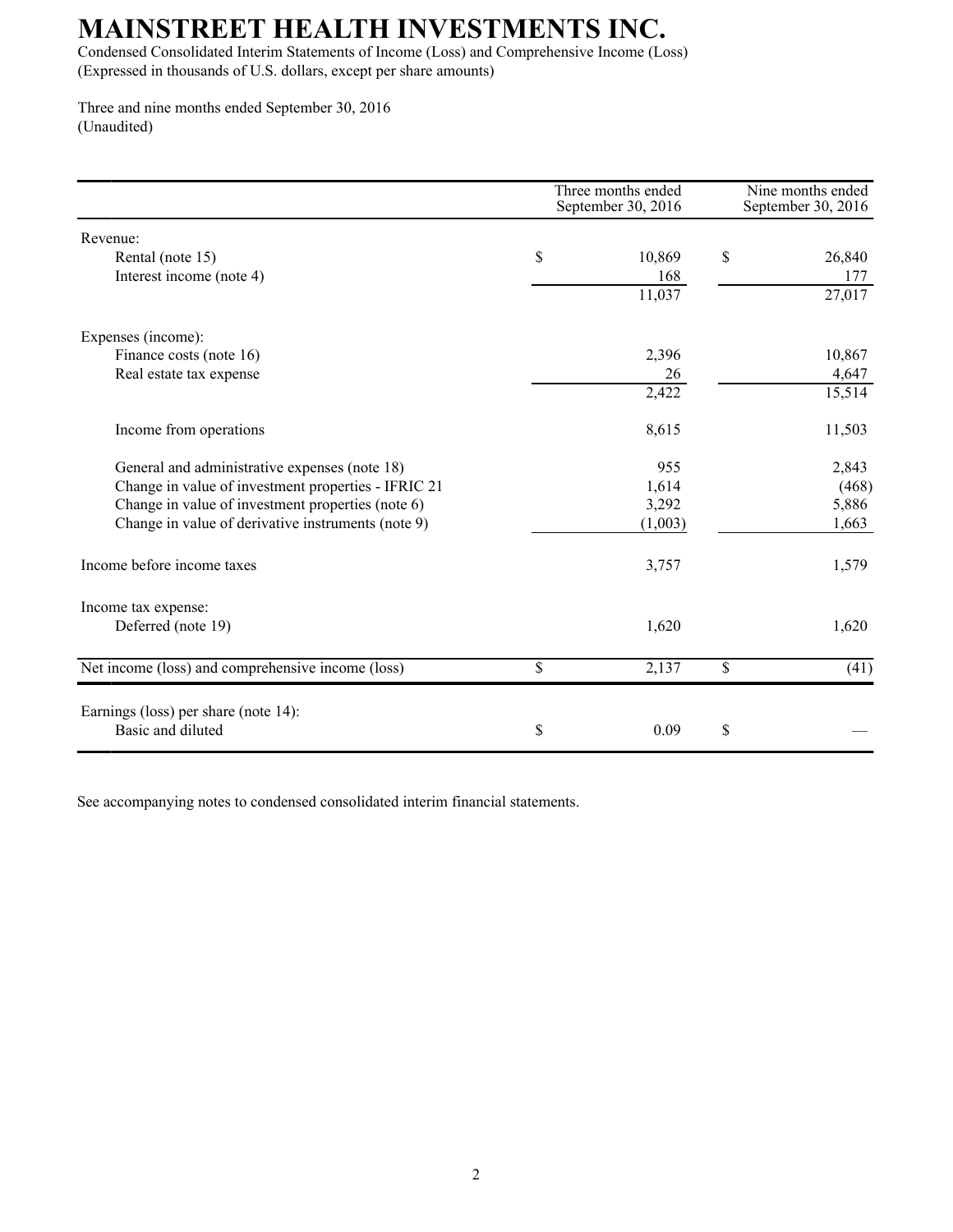Condensed Consolidated Interim Statement of Changes in Shareholders' Equity (Expressed in thousands of U.S. dollars) Nine months ended September 30, 2016 (Unaudited)

|                                                    |   | Share capital | Contributed<br>surplus | Cumulative<br>deficit | Total     |
|----------------------------------------------------|---|---------------|------------------------|-----------------------|-----------|
| Balance, January 1, 2016                           | S | 20,734 \$     |                        | $(5,755)$ \$<br>-S    | 14,979    |
| Net income                                         |   |               |                        | (41)                  | (41)      |
| Shares issued                                      |   | 221,121       |                        |                       | 221,121   |
| Issuance costs                                     |   | (10, 177)     |                        |                       | (10, 177) |
| Shares issued under the Dividend Reinvestment Plan |   | 8             |                        |                       |           |
| Dividends declared                                 |   |               |                        | (5, 843)              | (5, 843)  |
| Proceeds from income support agreement             |   |               | 122                    |                       | 122       |
| Balance, September 30, 2016                        |   | 231,686 \$    | 122                    | $(11,639)$ \$         | 220,169   |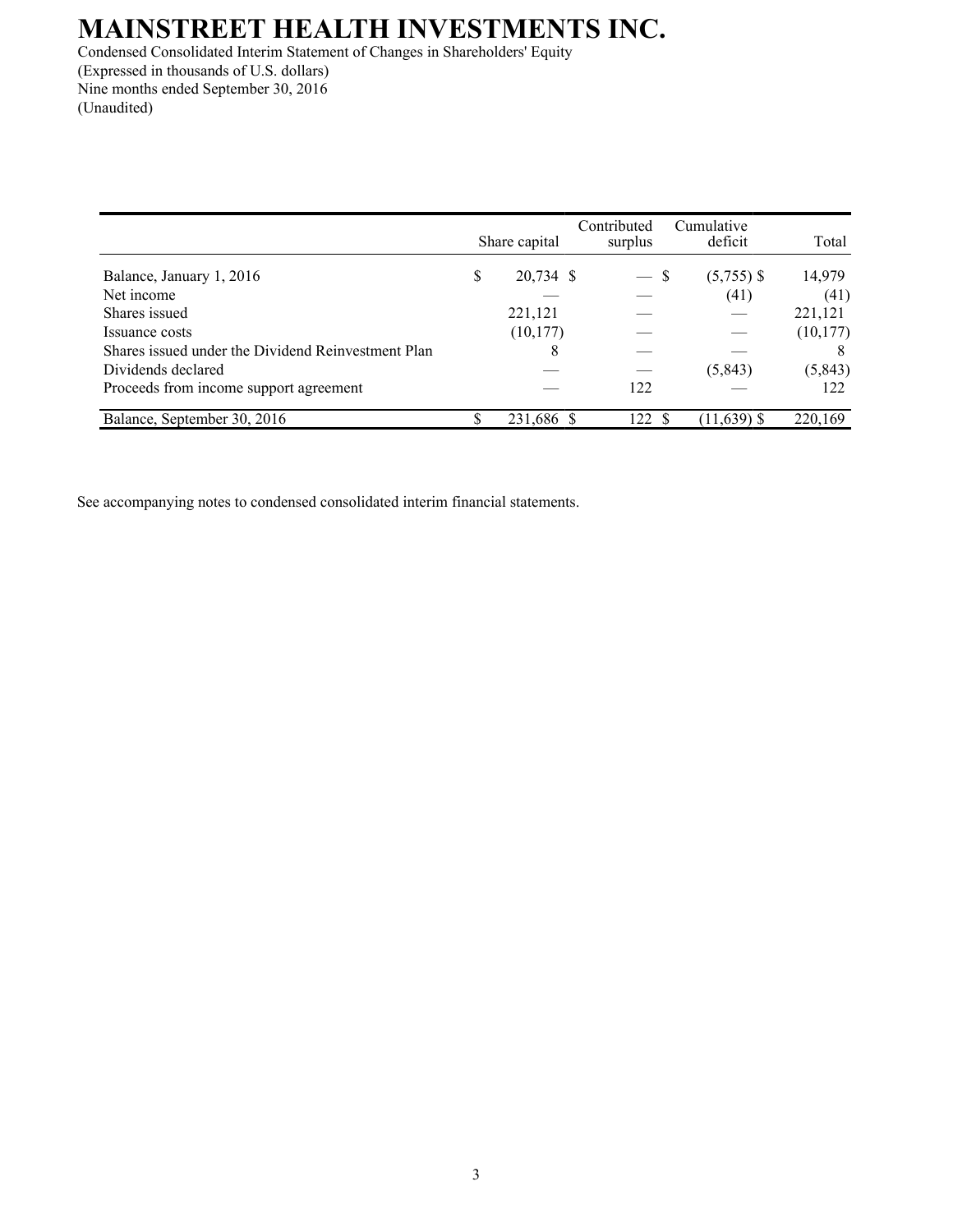Condensed Consolidated Interim Statement of Cash Flows (Expressed in thousands of U.S. dollars) Nine months ended September 30, 2016

(Unaudited)

|                                                                          | Nine months ended<br>September 30, 2016 |
|--------------------------------------------------------------------------|-----------------------------------------|
| Cash flows from operating activities:                                    |                                         |
| Net loss                                                                 | \$<br>(41)                              |
| Items not involving cash:                                                |                                         |
| Fair value adjustment of investment properties                           | 5,886                                   |
| Fair value adjustment of derivative instruments                          | 1,663                                   |
| Straight-line rent                                                       | (2,946)                                 |
| Real estate tax recovery revenue                                         | (4,153)                                 |
| Finance costs                                                            | 10,867                                  |
| Listing expense                                                          | 700                                     |
| Interest paid                                                            | (8,667)                                 |
| Change in non-cash operating working capital:                            |                                         |
| Prepaid expenses                                                         | (182)                                   |
| Accounts payable                                                         | (1,272)                                 |
| Unearned revenue                                                         | 387                                     |
| Other assets                                                             | (1, 339)                                |
| Other liabilities                                                        | 563                                     |
| Real estate taxes payable                                                | 1,270                                   |
| Deferred tax liability                                                   | 1,620                                   |
| Net cash provided by operating activities                                | \$<br>4,356                             |
| Cash flows from financing activities:                                    |                                         |
| Proceeds from credit facility                                            | \$<br>54,601                            |
| Payments on credit facility                                              | (31,616)                                |
| Debt issuance costs paid                                                 | (724)                                   |
| Proceeds from mortgages payable                                          | 1,953                                   |
| Payments of mortgages payable                                            | (18)                                    |
| Proceeds from notes payable                                              | 3,900                                   |
| Repayments of notes payable                                              | (6,400)                                 |
| Proceeds from issuance of shares                                         | 109,250                                 |
| Payments for share issuance costs                                        | (10, 177)                               |
| Dividends paid to common shareholders                                    | (4,349)                                 |
| Proceeds from income support agreement                                   | 122                                     |
| Proceeds from issuance of preferred equity                               | 10,300                                  |
| Repayment of preferred equity                                            | (10, 300)                               |
| Cash provided by financing activities                                    | \$<br>116,542                           |
| Cash flows from investing activities                                     |                                         |
| Acquisitions and additions to investment properties                      | \$<br>(107, 934)                        |
| Deposit paid for acquisitions                                            | (3,180)                                 |
| Prepaid acquisition costs                                                | (273)                                   |
| Issuance of loans receivable                                             | (8,789)                                 |
| Cash used in investing activities                                        | \$<br>(120, 176)                        |
| Increase in cash and cash equivalents                                    | 722                                     |
| Cash and cash equivalents, beginning of period                           | 7,189                                   |
| Cash and cash equivalents, end of period                                 | \$<br>7,911                             |
| Supplemental disclosure relating to non-cash activities:                 |                                         |
| Exchange of convertible debentures (note 11)                             | \$<br>111,171                           |
| Assumption of mortgages payable on acquisition of investment             |                                         |
| properties (note 8)                                                      | \$<br>47,579                            |
| Non-cash interest accrued as capital on convertible debentures (note 11) | \$<br>2,280                             |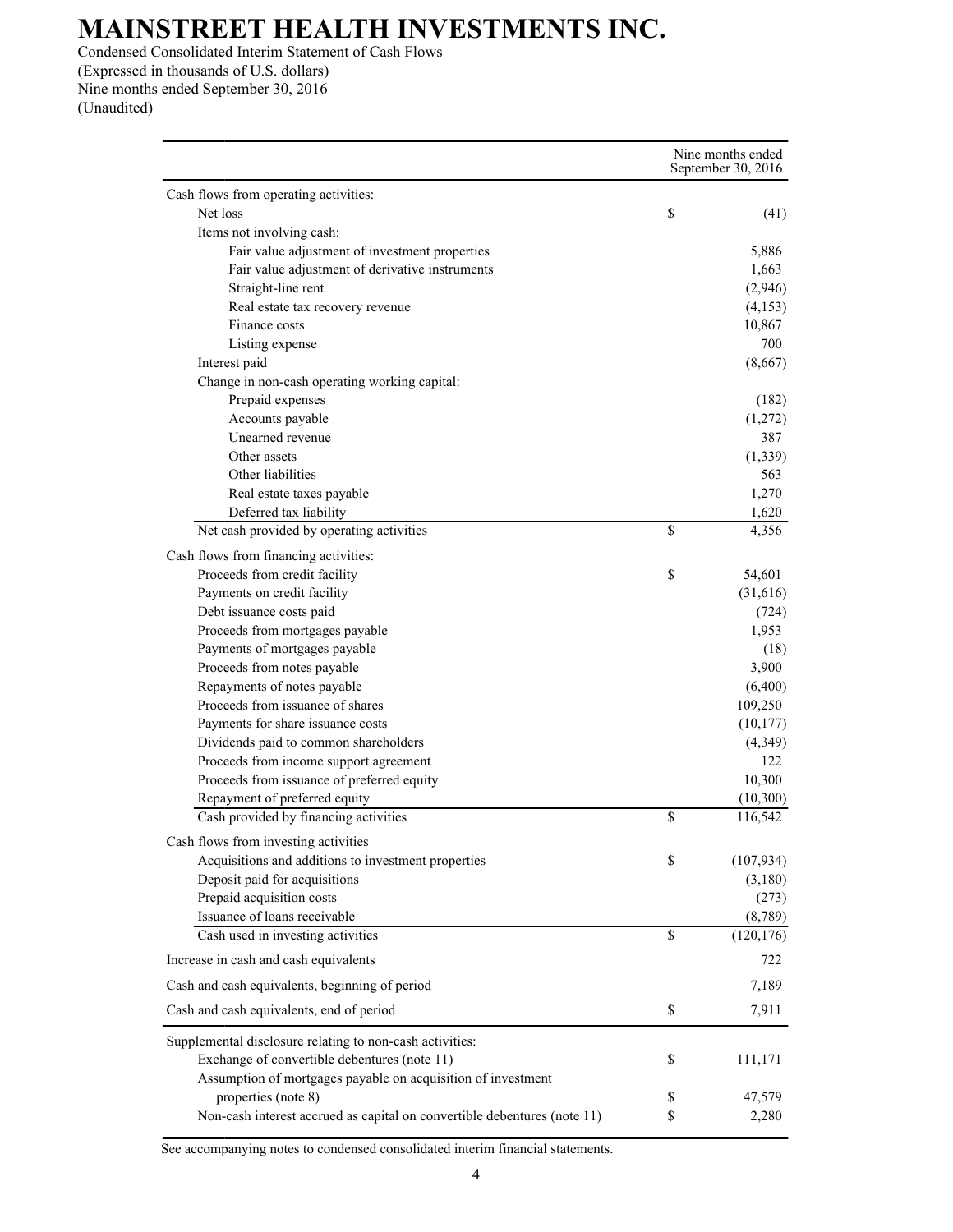Notes to Condensed Consolidated Interim Financial Statements (Expressed in thousands of U.S. dollars unless otherwise noted, except share and per share amounts) Three and nine months ended September 30, 2016

### **1. Nature and description of the Company:**

Mainstreet Health Investments Inc. (the "Company'') was incorporated on May 31, 2007 under the Business Corporations Act (Ontario). Effective April 4, 2016, the Company changed its name from "Kingsway Arms Retirement Residences Inc." to "Mainstreet Health Investments Inc." and continued under the laws of the Province of British Columbia. The Company's registered office is 2500 - 700 W Georgia Street, Vancouver, British Columbia V7Y 1B3.

On April 4, 2016, the Company acquired Mainstreet Investment Company, LLC's ("MS Investment") interest in a joint venture, Mainstreet Health Holdings Inc. ("MHI Holdco"), for consideration consisting of the issuance of 81,160,000 common shares and 307,659,850 non-voting shares of the Company. MS Investment is owned 100% by the chairman of the Company.

On May 26, 2016, the Company filed a prospectus relating to an offering ("the Offering") of 9,500,000 common shares of the Company. Upon completion of the offering on June 2, 2016, the Company acquired the remaining shares of MHI Holdco subsequent to the conversion of the outstanding convertible debentures of MHI Holdco into common shares of MHI Holdco. This acquisition is a reverse takeover transaction which has been accounted for as an asset acquisition in which MHI Holdco has been identified as the acquirer of the Company and the acquisition has been recorded in accordance with IFRS 2, Sharebased Payment. As the former shareholder of MHI Holdco owned a controlling interest in the Company, the financial statements of the Company reflect the historical results of MHI Holdco and the acquisition of the net assets of the Company at their fair value on the date of closing.

The Company has been formed primarily to own income-producing seniors housing and care properties throughout the United States and Canada. Specifically, the Company will look to acquire properties which offer predominately transitional care, long-term care and assisted living programs, including short-term rehabilitation and memory care special care units that are leased to operators under triple net leases. At September 30, 2016, the Company owns a portfolio of 22 seniors housing and care properties.

### **2. Basis of preparation:**

Statement of compliance:

These condensed consolidated interim financial statements have been prepared in accordance with International Accounting Standard ("IAS") 34, Interim Financial Reporting, as issued by the International Accounting Standards Board ("IASB"). The condensed consolidated interim financial statements do not include all of the information required for full annual financial statements and should be read in conjunction with the annual financial statements of MHI Holdco for the period from October 7, 2015 to December 31, 2015, which were included in the Company's prospectus filed May 26, 2016, and which have been prepared in accordance with International Financial Reporting Standards ("IFRS"), as issued by the IASB.

These consolidated financial statements were approved by the Board of Directors of the Company and authorized for issuance on November 8, 2016.

### **3. Significant accounting policies:**

The significant accounting policies and critical accounting judgments as disclosed in the MHI Holdco's consolidated financial statements as at December 31, 2015 and for the period from October 7, 2015 to December 31, 2015 have been applied consistently in the preparation of these unaudited interim condensed consolidated financial statements. The following additional accounting policy has been adopted during the period:

Derivative instruments:

The Company uses derivative financial instruments to manage interest rate risk exposures. Embedded derivatives are separated from the host contract and accounted for separately if the economic characteristics and risks of the host contract and the embedded derivative are not closely related, a separate instrument with the same terms as the embedded derivative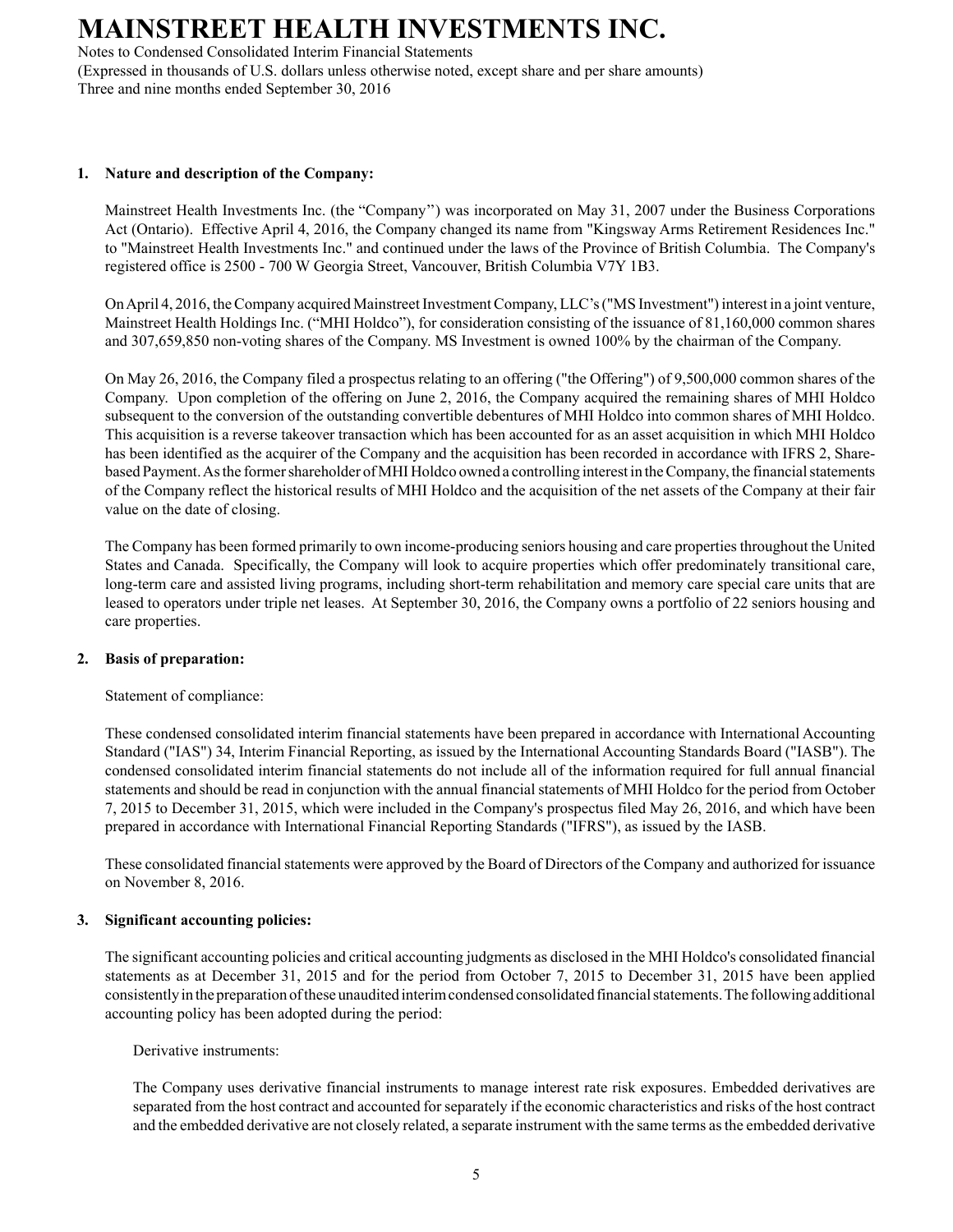Notes to Condensed Consolidated Interim Financial Statements

(Expressed in thousands of U.S. dollars unless otherwise noted, except share and per share amounts) Three and nine months ended September 30, 2016

would meet the definition of a derivative, and the combined instrument is not measured at fair value through profit or loss.

Derivative financial instruments, including embedded derivatives that must be separately accounted for, are initially valued at fair value; attributable transaction costs are recognized in profit or loss as incurred. Subsequent to initial recognition, derivatives are measured at fair value, and changes therein are recognized immediately in profit or loss.

### **4. Loans receivable:**

The Company has issued certain mezzanine loans to entities which are wholly owned subsidiaries of Mainstreet Property Group, LLC ("Mainstreet LLC"), which is majority owned by the chairman of the Company and is a related party. The loans have been issued for the development of seniors housing and care properties in the United States. The mezzanine loans provide for annual interest, of which a portion is payable at a current pay rate on a monthly basis ("Current Interest"), with the remaining portion of interest accruing until the earlier of the loan's maturity or prepayment ("PIK Interest"). The mezzanine loans provide the Company with the right to purchase the development upon its substantial completion at fair market value. Mezzanine loans receivable issued as of September 30, 2016 are detailed in the table below:

| Debtor                      | Loan Type      | Balance<br>September 30,<br>2016 | Maturity<br>Date | Current<br>Interest<br>Rate | <b>PIK</b><br>Interest<br>Rate |
|-----------------------------|----------------|----------------------------------|------------------|-----------------------------|--------------------------------|
| MS Houston Holdings II, LLC | Mezzanine Loan | \$<br>2,551                      | $2020^{(1)}$     | 10.5%                       | $4.0\%$                        |
| MS-SW Mezzanine Fund, LLC   | Mezzanine Loan | 3,716                            | $2020^{(1)}$     | $10.5\%$                    | $4.0\%$                        |
| MS Webster Holdings, LLC    | Mezzanine Loan | 2,522                            | $2020^{(1)}$     | $10.5\%$                    | $3.0\%$                        |
|                             |                | \$<br>8.789                      |                  |                             |                                |

(1) due at the time of sale of the property if sale occurs earlier than the stated maturity date

### **5. Other assets:**

Current other assets are as follows:

|                                                    | September 30, 2016 |   | December 31, 2015 |
|----------------------------------------------------|--------------------|---|-------------------|
| Property tax recovery receivable                   | \$<br>4,965        | S | 843               |
| Rent receivable                                    | 291                |   |                   |
| Interest receivable                                | 103                |   |                   |
| Prepaid expense                                    | 170                |   | 96                |
| Prepaid acquisition costs                          | 273                |   |                   |
| Deposits on future acquisitions                    | 3,079              |   |                   |
| Investment in MS-SW Development Fund Holdings, LLC | 837                |   |                   |
| Other                                              | 248                |   |                   |
|                                                    | \$<br>9,966        | S | 939               |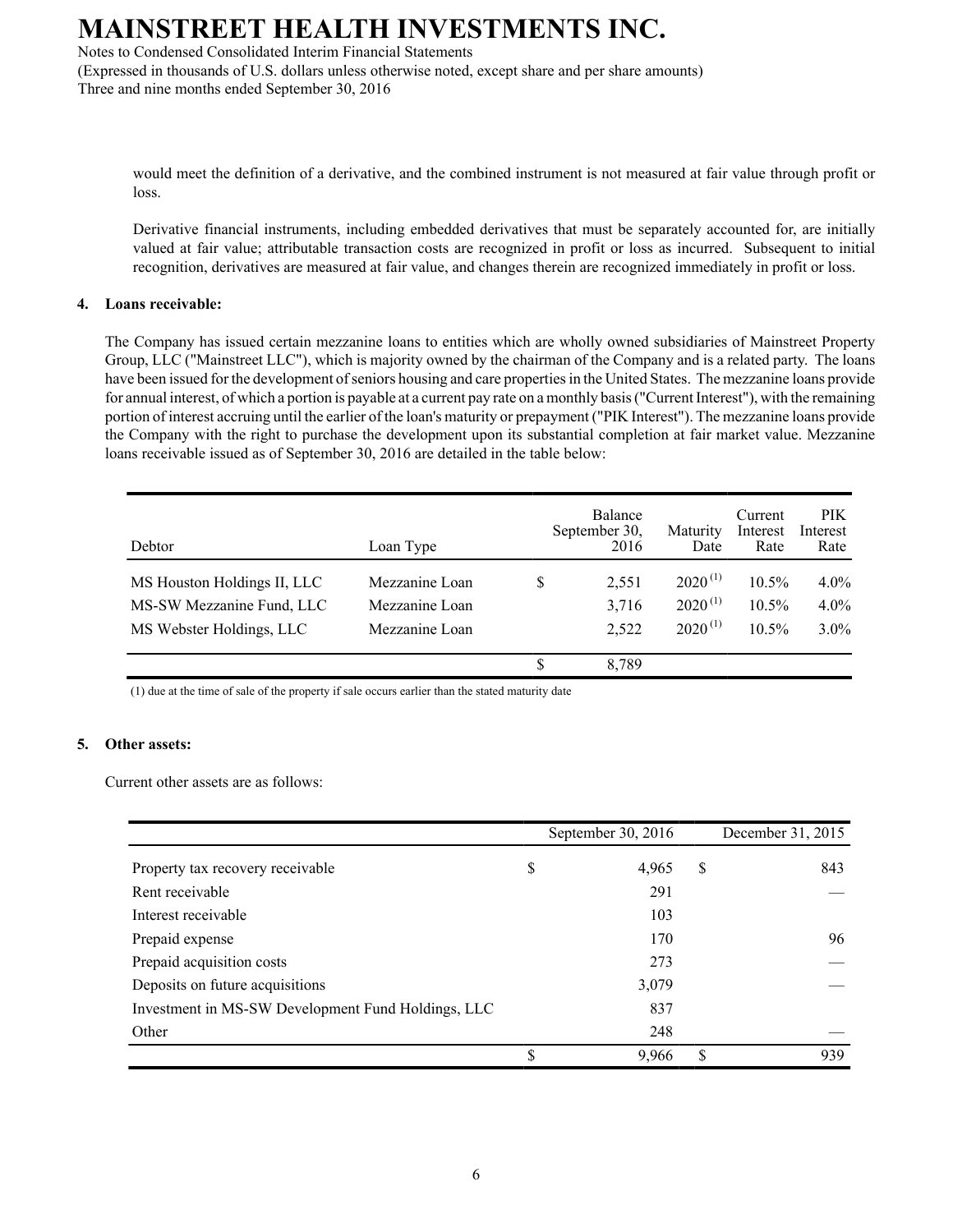Notes to Condensed Consolidated Interim Financial Statements (Expressed in thousands of U.S. dollars unless otherwise noted, except share and per share amounts) Three and nine months ended September 30, 2016

### **6. Investment properties:**

*(a) Investment properties:*

|                                                           | Number of<br>Properties | Amount        |
|-----------------------------------------------------------|-------------------------|---------------|
| Balance, October 7, 2015                                  |                         | \$            |
| Acquisitions of investment properties                     | 10                      | 273,803       |
| Increase in straight-line rents                           |                         | 567           |
| Fair value adjustment                                     |                         | (5, 945)      |
| Balance, December 31, 2015                                | 10                      | \$<br>268,425 |
| Acquisitions of investment properties                     | 12                      | 157,642       |
| Capital expenditures                                      |                         | 2,882         |
| Increase in straight-line rents                           |                         | 2,946         |
| Fair value adjustment                                     |                         | (5,886)       |
| Balance, September 30, 2016                               | 22                      | \$<br>426,009 |
| Property tax liability under IFRIC 21                     |                         | (1,527)       |
| Fair value adjustment to investment properties - IFRIC 21 |                         | 1,527         |
|                                                           |                         | \$<br>426,009 |

Investment properties consist of income properties and are carried at fair value. The fair value of each investment property is determined using the capitalized net operating income approach. The stabilized net operating income for the period is divided by an overall capitalization rate. The capitalization rates are derived from a combination of third-party appraisals and industry market data (Level 3 inputs).

The key valuation assumptions used in determining fair value of investment properties are set out in the following table:

|                                        | September 30,<br>2016 | December 31,<br>2015 |
|----------------------------------------|-----------------------|----------------------|
| Capitalization rate - range            | $6.50\% - 8.25\%$     | $8.00\%$             |
| Capitalization rate - weighted average | 791%                  | 8.00%                |

The fair value of investment properties is most sensitive to changes in capitalization rates. At September 30, 2016, a 25 basis point increase or decrease in the weighted average capitalization rate would decrease the fair value of the investment properties by \$13,055 or increase the fair value of the investment properties by \$13,908, respectively.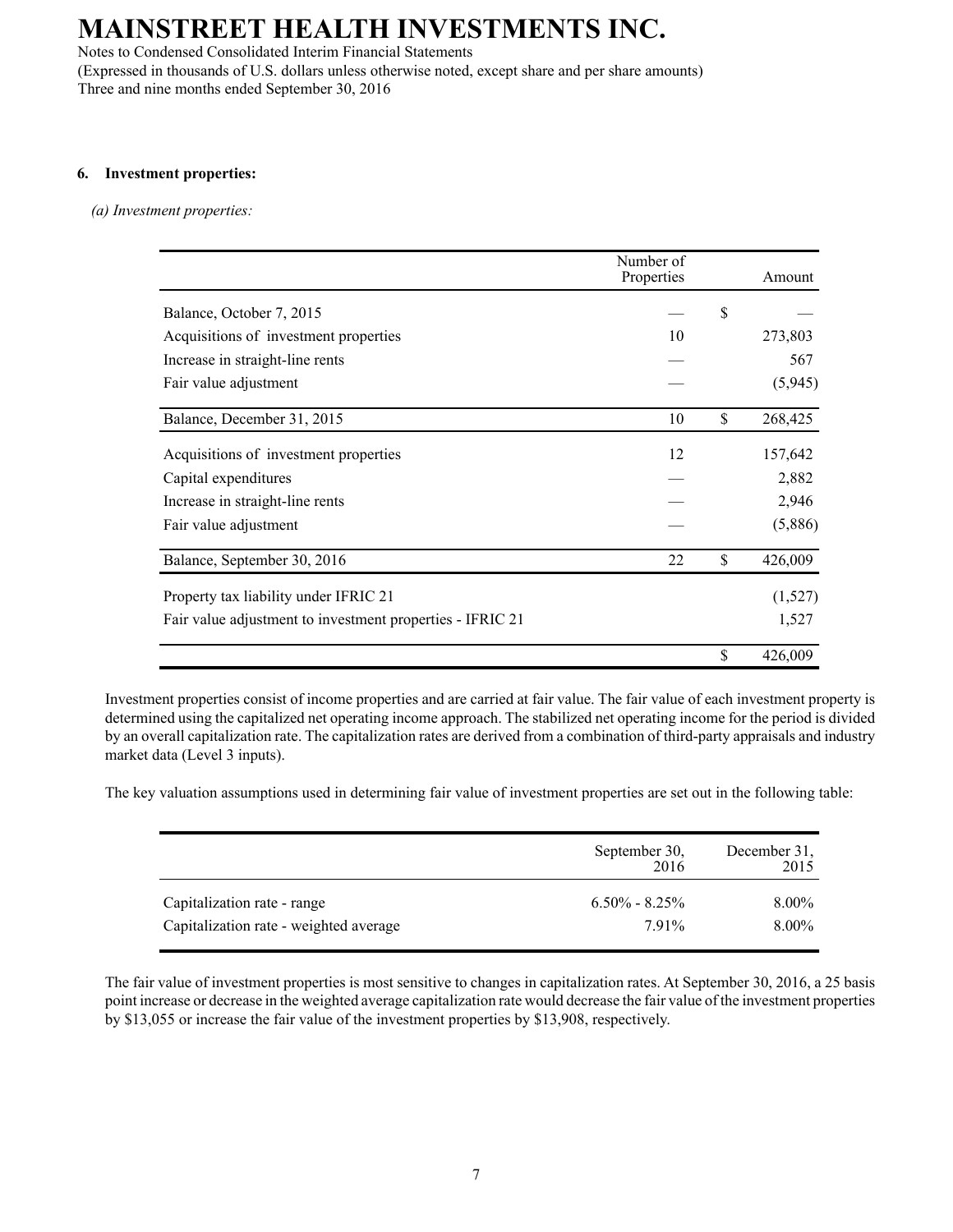Notes to Condensed Consolidated Interim Financial Statements (Expressed in thousands of U.S. dollars unless otherwise noted, except share and per share amounts) Three and nine months ended September 30, 2016

|                                                                      | Hanover<br>Park      | Scranton 7<br>Properties | Hearth at<br>Greenpoint | Others         | Total      |
|----------------------------------------------------------------------|----------------------|--------------------------|-------------------------|----------------|------------|
| Number of properties acquired:                                       |                      | 7                        |                         | 3              | 12         |
| Net assets acquired:                                                 |                      |                          |                         |                |            |
| Investment properties                                                | \$<br>34,574 \$      | 29,351 \$                | 33,943 \$               | 59,774 \$      | 157,642    |
| Deposit applied against purchase price                               | (3,500)              |                          |                         |                | (3,500)    |
| Assumed mortgages                                                    |                      |                          | (13,994)                | (33, 585)      | (47, 579)  |
| Working capital balances                                             | (733)                |                          |                         | (1,778)        | (2,511)    |
|                                                                      | \$<br>30,341 \$      | 29,351 \$                | 19,949 \$               | 24,411 \$      | 104,052    |
| Consideration paid/funded by:                                        |                      |                          |                         |                |            |
| Cash on hand and credit facility<br>applied to investment properties | (30, 341)            | (29,351)                 | (19,949)                | (24,670)       | (104,311)  |
| Development lease receivable                                         |                      |                          |                         | 259            | 259        |
|                                                                      | \$<br>$(30, 341)$ \$ | $(29,351)$ \$            | $(19,949)$ \$           | $(24, 411)$ \$ | (104, 052) |

*(b) Acquisitions - nine months ended September 30, 2016*

On April 29, 2016, a wholly owned subsidiary of the Company acquired one property in respect of which the Company had previously entered into a purchase agreement (Hanover Park, the eleventh property of the Symphony Portfolio, the first ten of which were acquired in October 2015) for \$34,075 plus transaction costs. In order to fund this acquisition, the Company applied the \$3,500 security deposit, issued \$10,300 of preferred equity, amended an existing note payable to draw an additional \$1,500 and drew an additional \$19,360 on the Facility.

On June 2, 2016, a wholly owned subsidiary of the Company acquired a portfolio of seven properties in Scranton, Pennsylvania (the "Scranton Portfolio") for a purchase price of \$29,091 plus transaction costs. The Scranton Portfolio was owned 50% by an entity that is owned 100% by the chairman of the Company.

On June 2, 2016, a wholly owned subsidiary of the Company acquired three properties located in Chesterton, Indiana; Mooresville, Indiana; and Topeka, Kansas, respectively, for a combined purchase price of \$59,821 plus transaction costs. The Topeka, Kansas property is currently under development, and a wholly owned subsidiary of the Company entered into a development lease in conjunction with its purchase of the property, whereby the vendor of the property will fund payment until rental income commences. Upon execution of the development lease, the Company recorded a development lease receivable of \$259, which reduced the cost of the investment property acquired. The property is operational and rent commenced on August 1, 2016. As at September 30, 2016, the Company has received full payment of \$259 related to the development lease receivable. These properties were owned 100% by the chairman of the Company.

On August 5, 2016, a wholly owned subsidiary of the Company acquired one property located in Syracuse, New York ("Hearth at Greenpoint") in respect of which the Company had previously entered into a purchase agreement. The Hearth at Greenpoint property was acquired for a purchase price of \$32,967 plus transaction costs. The Company assumed mortgage debt on the property of \$13,994 including a mark-to-market adjustment of \$723. The assumed mortgage debt bears interest at a fixed rate of 6.8% annually and matures on September 1, 2018.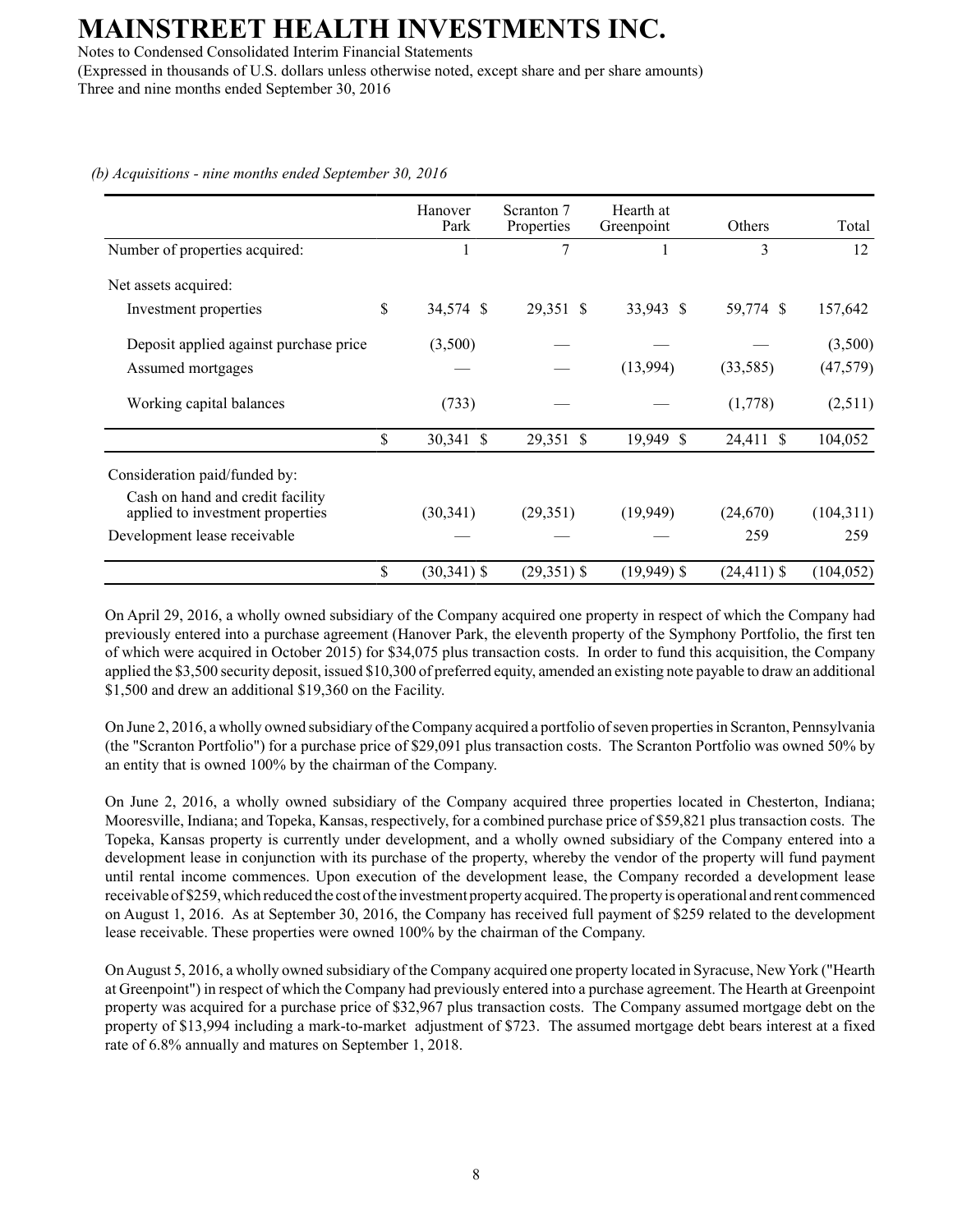Notes to Condensed Consolidated Interim Financial Statements (Expressed in thousands of U.S. dollars unless otherwise noted, except share and per share amounts) Three and nine months ended September 30, 2016

### **7. Credit facility:**

The credit facility is recorded net of loan fees, which are capitalized when paid and amortized into finance cost over the terms of the related loans using the effective interest rate method.

|                             | September 30, 2016 |  | December 31, 2015 |
|-----------------------------|--------------------|--|-------------------|
| Credit facility outstanding | 170,000            |  | 147,015           |
| Finance costs, net          | 2.143              |  | 2,323             |
| Carrying value              | 167.857            |  | 144,692           |

On October 30, 2015, the Company entered into a credit facility agreement (the "Facility"). The Facility includes a term loan with capacity of \$150,000, as well as an option to provide a revolving line of credit with capacity of \$50,000. The line of credit includes an accordion feature that would extend the capacity of the revolving line of credit to \$150,000, bringing the total capacity of the Facility to \$300,000. As of September 30, 2016, the Company has received commitments from banks to fulfill \$150,000 of the term loan capacity and \$50,000 of the revolving line of credit capacity. The term loan has an initial maturity date of October 30, 2019. The revolving line of credit has an initial maturity date of October 30, 2018, and has a one year extension option. At September 30, 2016, the Facility is secured by the 11 Symphony Portfolio properties and the Scranton 7 Portfolio. As of September 30, 2016, the security provided the Company with a borrowing base of \$181,616. The Facility provides for interest-only payments during the term and a borrowing rate of LIBOR plus 300 basis points.

At September 30, 2016, total borrowings outstanding under the Facility were \$170,000, and the borrowing rate was 3.52%. Future principal repayments are as follows:

|      | Aggregate<br>principal<br>payments |
|------|------------------------------------|
| 2018 | \$<br>20,000                       |
| 2019 | \$<br>150,000                      |

### **8.** M**ortgages payable:**

Current mortgages payable consist of the following as at September 30, 2016:

|                                       |   | September 30, 2016 |
|---------------------------------------|---|--------------------|
| Mortgages payable                     | S | 48,790             |
| Mark-to-market adjustment, net        |   | 695                |
| Finance costs, net                    |   | (352)              |
| Carrying value                        |   | 49,133             |
| Less current portion                  |   | 35,652             |
| Long-term portion, September 30, 2016 |   | 13,481             |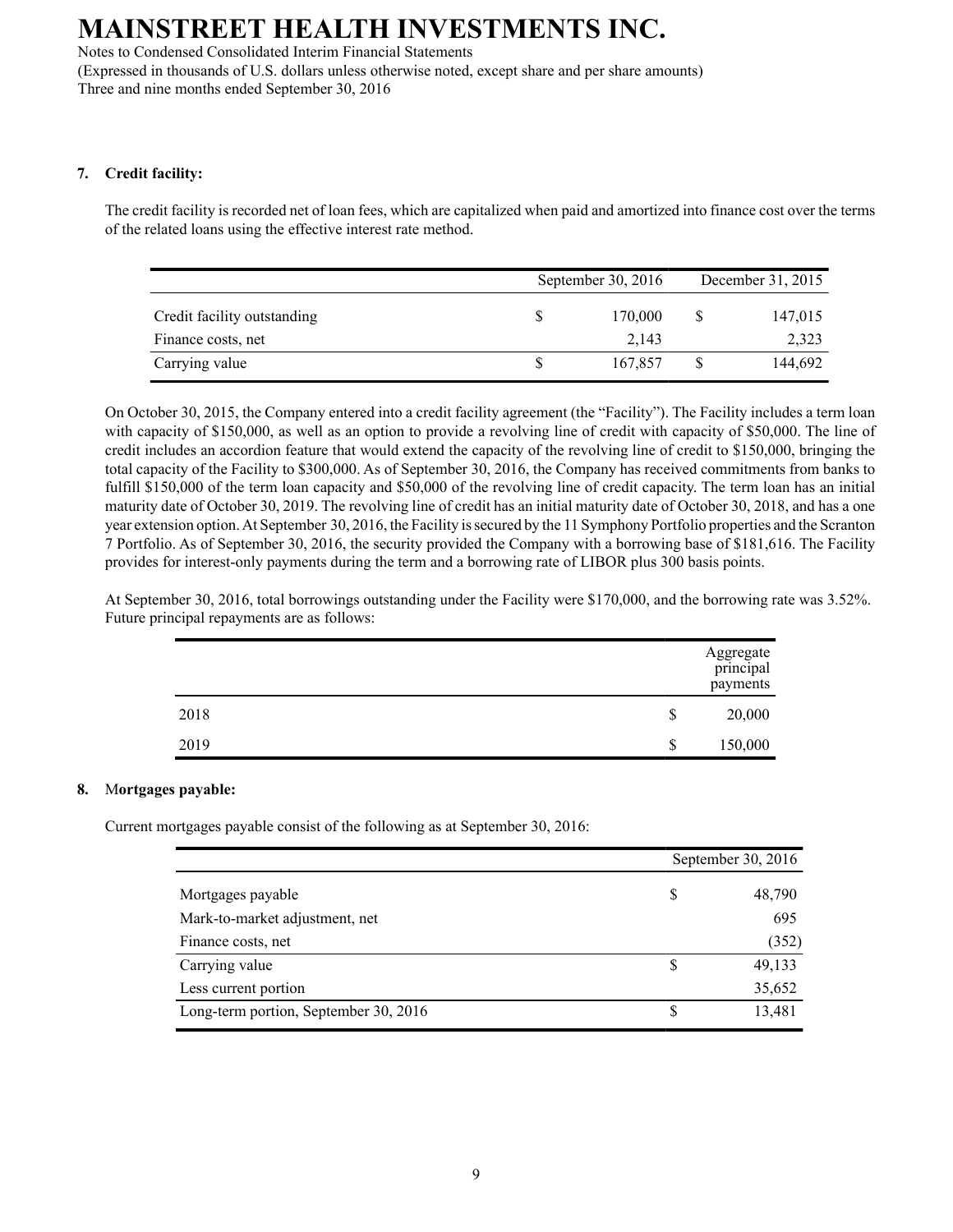Notes to Condensed Consolidated Interim Financial Statements

(Expressed in thousands of U.S. dollars unless otherwise noted, except share and per share amounts) Three and nine months ended September 30, 2016

The weighted average contractual interest rate of the Company's mortgages payable as of September 30, 2016 is 4.63%. Mortgages payable are collateralized by investment properties with a fair value of \$91,536 at September 30, 2016.

On June 2, 2016, the Company assumed a mortgage payable in the amount of \$13,890 upon acquisition of the Chesterton, Indiana property. The mortgage requires interest only payments and bears interest at a fixed rate of 4.0%. The Chesterton, Indiana property mortgage was repaid in full on November 1, 2016 using proceeds from the Company's credit facility.

On June 2, 2016, the Company assumed a mortgage payable in the amount of \$9,162 upon acquisition of the Mooresville, Indiana property. The mortgage requires interest only payments and bears interest at a fixed rate of 4.0%. The Mooresville, Indiana property mortgage was repaid in full on November 1, 2016 using proceeds from the Company's credit facility.

On June 2, 2016, the Company assumed a mortgage payable in the amount of \$10,533 upon acquisition of the Topeka, Kansas property. The mortgage requires interest only payments and bears interest at a variable rate of prime, which was 3.5% at September 30, 2016. Subsequent to the assumption of the Topeka, Kansas property mortgage, the Company drew an additional \$1,953 to fund the completion of its construction. This amount was credited to the Company upon acquisition and was funded by the developer of the property. The Topeka, Kansas property mortgage was repaid in full on November 3, 2016 using proceeds from the Company's credit facility.

On August 5, 2016, the Company assumed a mortgage payable with a fair value of \$13,994 (including a mark-to-market adjustment of \$723) upon acquisition of the Hearth at Greenpoint property. The mortgage requires monthly principal and interest payments and bears interest at a contractual fixed rate of 6.8% through its maturity date of September 1, 2018.

### **9. Derivative instruments:**

To manage interest rate risk, management of the Company entered into an interest rate swap agreement effective January 29, 2016 (the "Swap Agreement"). In the Swap Agreement, the Company agreed to exchange the difference between fixed and variable rate interest on a principal amount of \$147,015. The Swap Agreement effectively fixes interest at a rate of 4.2% through its maturity on October 30, 2019. The interest rate swap is not designated as a hedge and will be marked to fair value each reporting period through finance cost in the consolidated interim statement of profit and comprehensive income. The Company determined the fair value of its interest rate swap to be a liability of \$1,663 at September 30, 2016 based on marketobservable inputs, including forward pricing models using present value calculations. The determination was made using Level 2 inputs. The Company recognized income of \$(1,003) and expense of \$1,663 for the three and nine month periods ended September 30, 2016, respectively, in the consolidated interim statement of profit and comprehensive income related to the change in value of the interest rate swap.

### **10. Note payable to related party:**

On October 30, 2015, the Company entered into a \$2,500 note payable with an entity that is owned 100% by the chairman of the Company. On February 26, 2016, this note was amended and increased by \$1,000. On April 29, 2016, this note was further increased by \$1,500. The note payable had an original maturity date of October 30, 2016 and bears interest at a rate of 5.0% per annum. The note payable of \$5,000 and all accrued interest was repaid in full on June 2, 2016.

### **11. Convertible debentures:**

On October 29, 2015, the Company issued convertible subordinated debentures ("Convertible Debentures") in the aggregate principal amount of \$107,961, maturing October 29, 2020. The Convertible Debentures bear interest at the following rates: (i) 10% per annum for the period commencing on October 29, 2015 and ending on and including October 28, 2016; and (ii) 8.5% per annum for the annual period commencing on October 29, 2016 and each year thereafter; in each case payable on a quarterly basis commencing on December 31, 2015, fifty percent (50.0%) in cash and fifty percent (50.0%) by capitalizing the interest accrued and payable as an increase to the principal amount.

All or any portion of the Convertible Debentures were convertible into shares of the Company at any time based on the conversion formula outlined in the Convertible Debentures agreement. Upon completion of the Offering on June 2, 2016,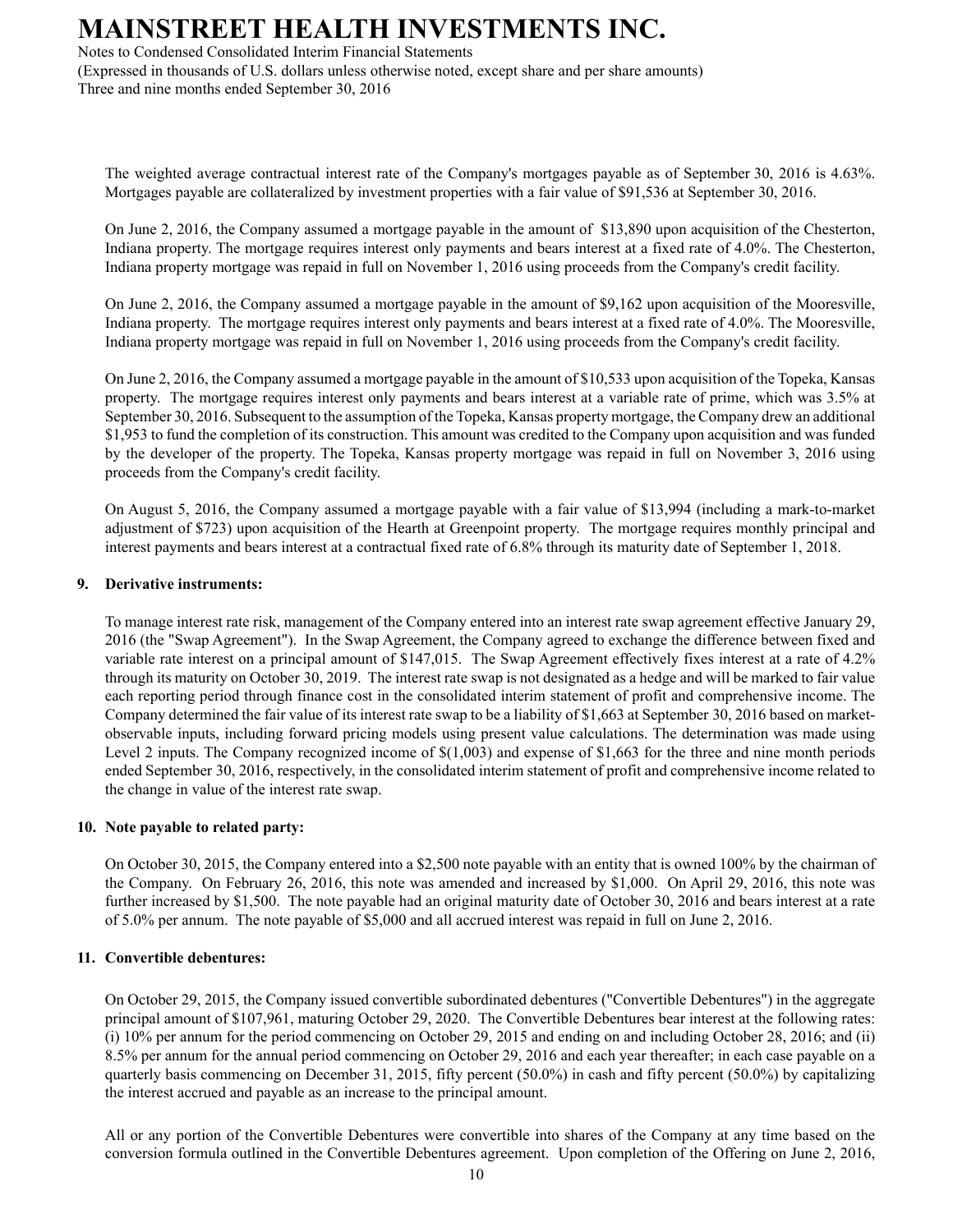Notes to Condensed Consolidated Interim Financial Statements

(Expressed in thousands of U.S. dollars unless otherwise noted, except share and per share amounts) Three and nine months ended September 30, 2016

the holders of the Convertible Debentures with an outstanding balance of \$111,171 exchanged their interest into 1,111,708 common shares of MHI Holdco. The holders then converted all of their common shares in MHI Holdco, which included 51,810 common shares held prior to the exchange of convertible debentures, into 11,635,104 common shares of the Company.

Convertible Debentures principal activity during the period ended September 30, 2016 is as follows:

| Convertible Debentures balance, December 31, 2015<br>Interest capitalized as principal<br>Convertible Debentures exchanged for common shares of the Company | S | 108,891<br>2.280<br>(111, 171) |
|-------------------------------------------------------------------------------------------------------------------------------------------------------------|---|--------------------------------|
| Convertible Debentures balance, September 30, 2016                                                                                                          |   |                                |

### **12. Preferred shares:**

On April 28, 2016, the Company issued \$10,300 of non-voting preferred shares. The preferred shares entitled the holder to a fixed cash dividend per share at a rate of 8.5% per year, which dividend would increase to an annual rate of 10.5% if the preferred shares were not redeemed within three months of issuance. The Company was required to redeem the preferred shares upon the earlier of completion of the Offering and October 20, 2020. The preferred shares were redeemed upon completion of the Offering on June 2, 2016.

### **13. Share capital:**

The following number and value of common shares were issued and outstanding as at September 30, 2016:

|                                                            | <b>Shares</b>   | Value   |
|------------------------------------------------------------|-----------------|---------|
| As at January 1, 2016 - shares of the Company              | $81,160$ (1) \$ |         |
| As at January 1, 2016 - share capital of MHI Holdco        |                 | 20,734  |
| Issued on April 4, 2016 - reverse takeover transaction     | $1,555,279$ (1) |         |
| Issued on June 2, 2016 - reverse takeover transaction      | 11,635,104      | 111,871 |
| Issued on June 2, 2016                                     | 9,500,000       | 85,688  |
| Issued on June 21, 2016                                    | 1,425,000       | 13,385  |
| Issued pursuant to the Company's dividend reinvesment plan | 774             |         |
|                                                            | 24, 197, 317    | 231.686 |

(1) Common share values reflect the 250:1 share conversion which was effective June 2, 2016

(i) On December 2, 2015, the Company agreed to acquire all of the shares of MHI Holdco held by MS Investment, representing approximately 75% of the issued and outstanding shares of MHI Holdco, in consideration for the issuance of 81,160,000 pre-consolidation common shares and 307,659,850 pre-consolidation non-voting shares ("Non-Voting Shares") in the capital of the Company. These shares were consolidated on a 250:1 basis upon completion of the offering described in (iii) below. The non-voting Shares were converted to common shares in connection with the Closing of the offering described in (iii) below.

The transaction, which closed on April 4, 2016, resulted in a reverse takeover of the Company in which MS Investment acquired approximately 95% of the issued and outstanding shares of the Company and an 80% voting interest in the Company (with the balance of their equity interest being held in the form of Non-Voting Shares).

(ii) On June 2, 2016 the Company acquired all of the remaining outstanding shares of MHI Holdco subsequent to the conversion of the convertible debentures issued by MHI Holdco into shares of MHI Holdco. The shareholders of MHI Holdco received 518,094 common shares of the Company and the convertible debenture holders received 11,117,010 common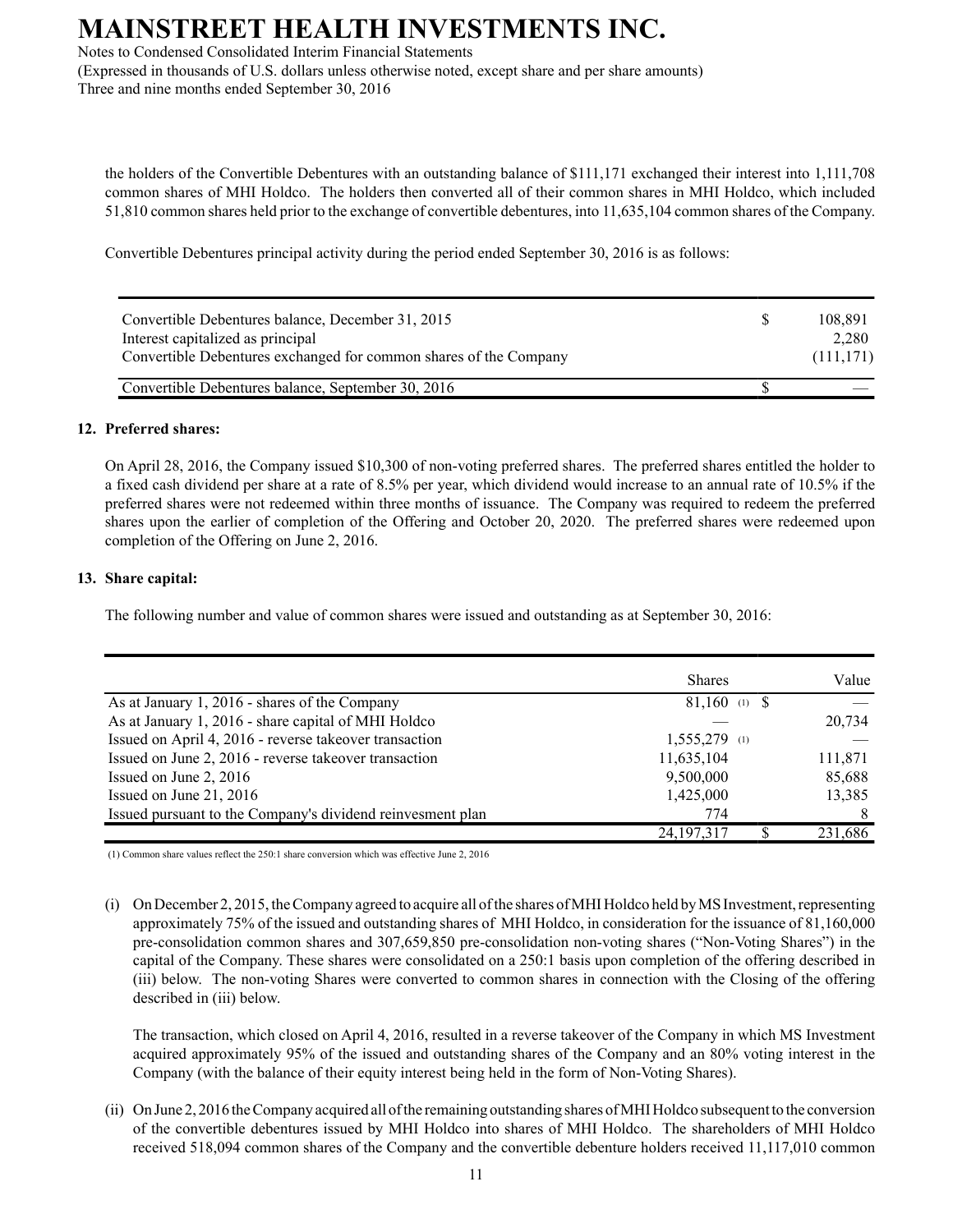Notes to Condensed Consolidated Interim Financial Statements

(Expressed in thousands of U.S. dollars unless otherwise noted, except share and per share amounts) Three and nine months ended September 30, 2016

shares of the Company, both on a post-consolidation basis. The Company has been identified as the accounting acquiree rather than the accounting acquirer and the transaction is considered to be a reverse-takeover. As the former shareholders of MHI Holdco own a controlling interest in the Company, the financial statements of the Company reflect the historical results of MHI Holdco and the acquisition of the net assets of the Company at their fair value on the date of closing. However, the equity structure (i.e. the number and type of shares issued) reflects the equity structure of the Company.

At the closing of the transaction the Company did not meet the definition of a business and, therefore, the acquisition of the Company was not considered to be a business combination. The acquisition of the Company was accounted for in accordance with IFRS 2, Share-Based Payment, reported as the issuance of common shares and an expense of \$700, which is measured by calculating the difference between (i) the fair value of the number of shares that MHI Holdco would have to issue in order to provide the same percentage ownership of the combined entity to the shareholders of the Company as they would have in the combined entity as a result of the reverse-takeover; and (ii) the fair value of the identifiable net assets of the company on the closing date.

- (iii) On June 2, 2016, the Company completed the issuance of 9,500,000 common shares for gross proceeds of \$95,000. The underwriters of the transaction were granted an overallotment option to purchase up to an additional 1,425,000 common shares within 30 days of the completion of the offering. The overallotment option was exercised in full on June 21, 2016 resulting in gross proceeds of \$14,250.
- (iv) For the three and nine months ended September 30, 2016, the Company declared dividends payable in cash on common shares of \$4,456 and \$5,842, respectively.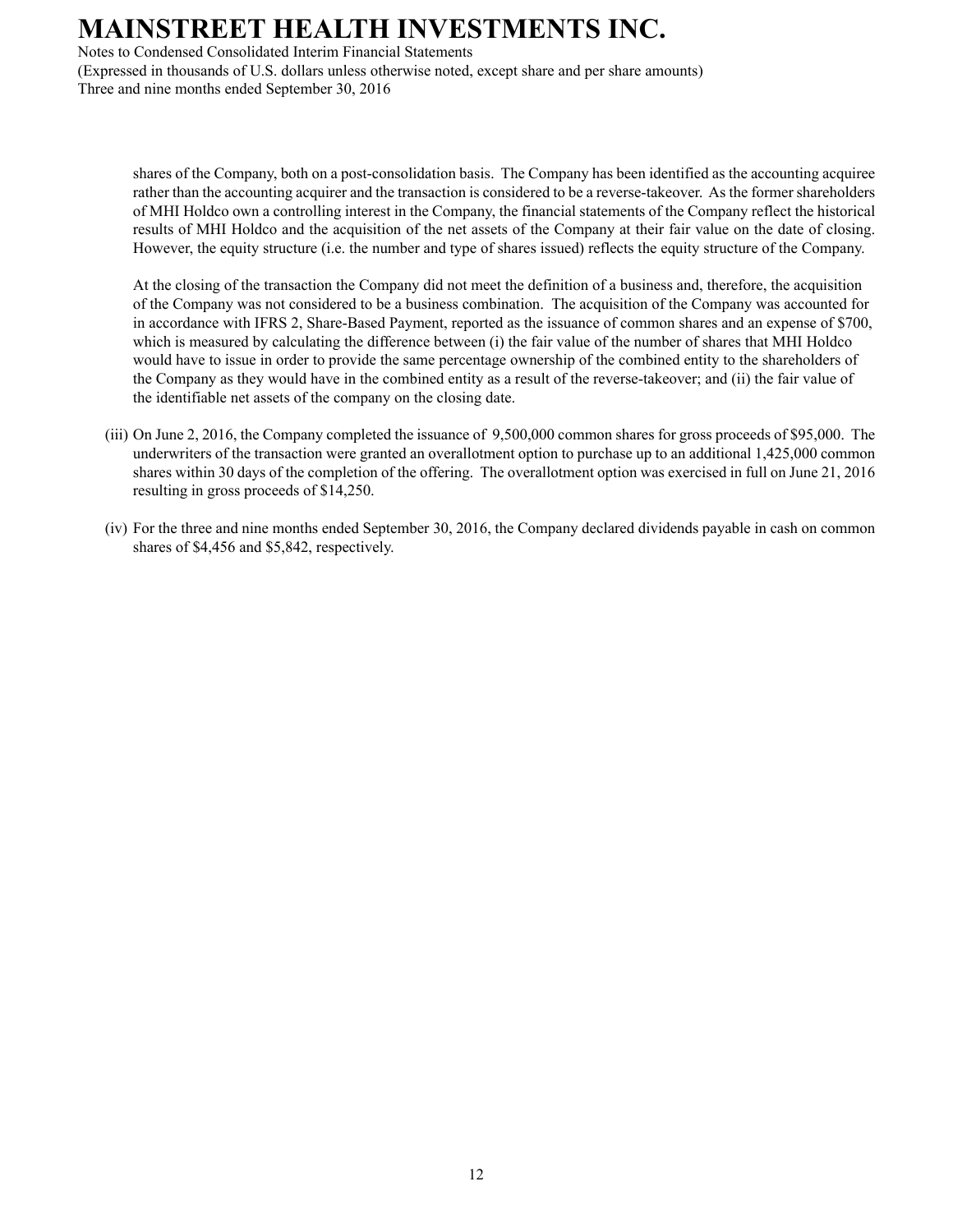Notes to Condensed Consolidated Interim Financial Statements

(Expressed in thousands of U.S. dollars unless otherwise noted, except share and per share amounts) Three and nine months ended September 30, 2016

### **14. Earnings per share:**

Basic and diluted earnings per share are calculated by dividing net income (loss) for the period by the weighted average number of common shares outstanding during the three and nine months ended September 30, 2016.

|                                                                                                     |    | Three months ended<br>September 30, 2016 | Nine months ended<br>September 30, 2016 |            |
|-----------------------------------------------------------------------------------------------------|----|------------------------------------------|-----------------------------------------|------------|
| Numerator for earnings per share:<br>Income (loss) for the period                                   | \$ | 2.137                                    | \$                                      | (41)       |
| Denominator for earnings per share:<br>Weighted average number of common shares (basic and diluted) |    | 24, 203, 173                             |                                         | 11,746,530 |
| Earnings per share - basic and diluted                                                              | \$ | 0.09                                     | \$                                      |            |

For the three and nine month periods ended September 30, 2016, the weighted average number of common shares outstanding has been calculated as the average of:

- (i) For the period from January 1, 2016 to June 2, 2016 the weighted average number of ordinary shares of MHI Holdco outstanding during the period multiplied by the share conversion ratio.
- (ii) For the period from June 2, 2016 to September 30, 2016 the actual number of ordinary shares of the Company outstanding during that period.

### **15. Rental revenue:**

Rental revenue consists of the following:

|                                                                                  | Three months ended<br>September 30, 2016 |                         | Nine months ended<br>September 30, 2016 |                          |  |
|----------------------------------------------------------------------------------|------------------------------------------|-------------------------|-----------------------------------------|--------------------------|--|
| Cash rentals received<br>Straight-line rent adjustments<br>Property tax recovery |                                          | 8,075<br>1,180<br>1,614 | S                                       | 19,741<br>2,946<br>4,153 |  |
|                                                                                  |                                          | 10,869                  |                                         | 26,840                   |  |

The Company is scheduled to receive rental income from operators under the provisions of long term non-cancellable operating leases with lease terms of 10 to 15 years, with options to extend up to an additional 20 years. These leases are triple net and include renewal options and rent escalation clauses.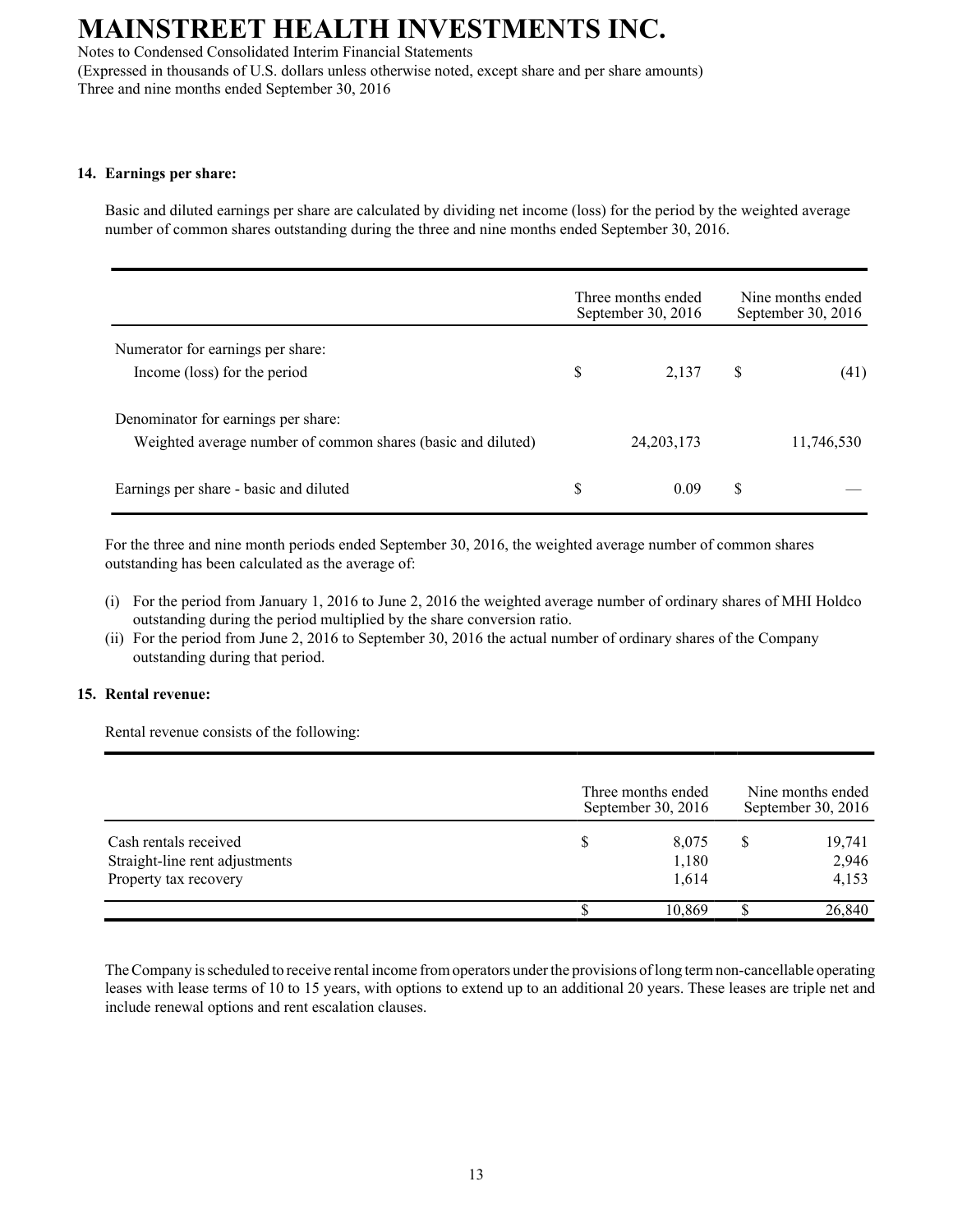Notes to Condensed Consolidated Interim Financial Statements (Expressed in thousands of U.S. dollars unless otherwise noted, except share and per share amounts) Three and nine months ended September 30, 2016

Future minimum rentals to be received as of September 30, 2016 are as follows:

| Less than 1 year                           | 33,966             |
|--------------------------------------------|--------------------|
| Between 1 and 5 years<br>More than 5 years | 142,171<br>363,796 |
|                                            | 539,933            |

### **16. Finance costs:**

Finance costs consist of the following:

|                                            | Three months ended<br>September 30, 2016 |       | Nine months ended<br>September 30, $2016$ |        |
|--------------------------------------------|------------------------------------------|-------|-------------------------------------------|--------|
| Interest expense on the credit facility    | \$                                       | 1,450 | S                                         | 4,242  |
| Interest expense on mortgages payable      |                                          | 483   |                                           | 584    |
| Interest expense on notes payable          |                                          |       |                                           | 72     |
| Interest expense on Convertible Debentures |                                          |       |                                           | 4,621  |
| Preferred share dividends                  |                                          |       |                                           | 83     |
| Amortization expense                       |                                          | 226   |                                           | 552    |
| Interest rate swap payments                |                                          | 265   |                                           | 741    |
| Mark-to-market debt adjustments            |                                          | (28)  |                                           | (28)   |
|                                            |                                          | 2.396 |                                           | 10,867 |

### **17. Deferred share incentive plan:**

On May 25, 2016, the shareholders of the Company voted on and approved a deferred share incentive plan (the "Deferred Share Incentive Plan").

Each director of the Company is given the right to participate in the Deferred Share Incentive Plan. Each Director who elects to participate shall receive a portion of his or her fees earned for service on the Board (the "Elected Amount") in the form of deferred shares in lieu of cash ("Individual Contributed Deferred Shares"). In addition, the Deferred Share Incentive Plan provides that the Corporation shall match 100% of the Elected Amount for each director such that the aggregate number of deferred shares issued to each such director annually shall be equal in value to two times the Elected Amount for such director ("Company Contributed Deferred Shares").

Under the Deferred Share Incentive Plan, deferred shares may be granted from time to time to participants in the Deferred Share Incentive Plan at the discretion of the Board or the Compensation, Governance and Nominating Committee ("Discretionary Deferred Shares")

Wherever cash dividends are paid on the common shares, additional deferred shares are credited to the Participant's account. The number of such additional Deferred Shares is calculated by multiplying the aggregate number of Deferred Shares held on the relevant dividend record date by the amount of the dividend paid by the Company on each common share, and dividing the result by the market value of the common shares on the dividend date.

Individual Contributed Deferred Shares vest immediately upon grant. Company Contributed Deferred Shares, which are granted only to directors, generally vest in three equal installments on the first three anniversary dates of the grant.

Discretionary Deferred Shares may also be granted to participants and, where vesting is not specified in connection with the grant, such Discretionary Deferred Shares will vest on the second anniversary of the date of grant.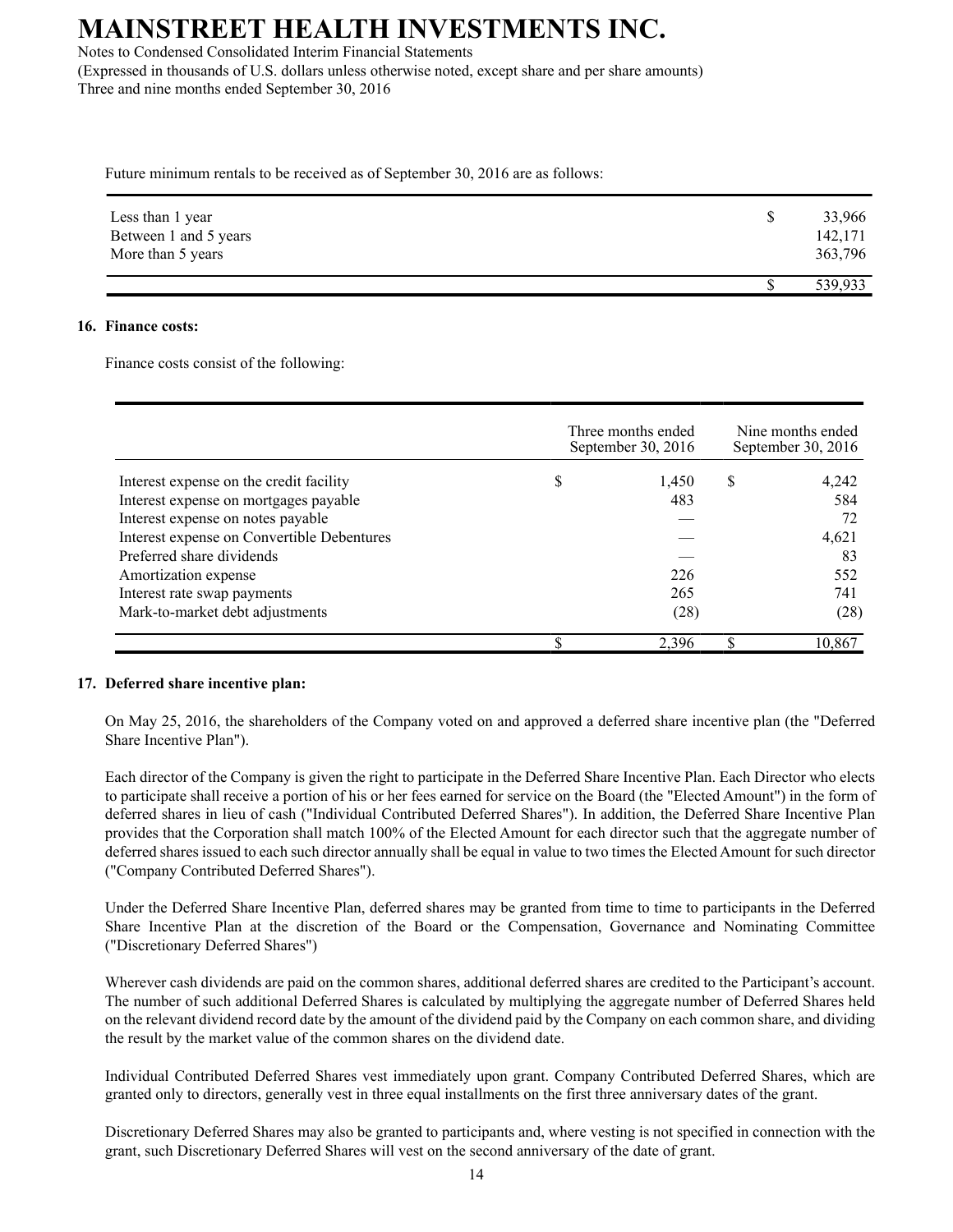Notes to Condensed Consolidated Interim Financial Statements

(Expressed in thousands of U.S. dollars unless otherwise noted, except share and per share amounts) Three and nine months ended September 30, 2016

Additional deferred shares credited to a participant's account in connection with cash dividends vest on the same schedule as their corresponding Deferred Shares and are considered issued on the same date as the deferred shares in respect of which they were credited.

On April 5, 2016, the board approved the grant of 40,000 Discretionary Deferred Shares to certain officers of the Company, which grants were effective on closing of the Offering on June 2, 2016. Such Discretionary Deferred Shares will fully vest two years from the date of grant, or June 2, 2018.

At the meeting of shareholders held on May 25, 2016, shareholders approved an amendment to the Deferred Share Incentive Plan to increase the maximum number of common shares available for issuance under the Deferred Share Incentive Plan to 1,200,000.

At September 30, 2016, the number of deferred shares granted and outstanding and vested are as follows:

|                                                             | Granted/<br>Outstanding | <b>Fully Vested</b> |
|-------------------------------------------------------------|-------------------------|---------------------|
| As at January 1, 2016                                       |                         |                     |
| Discretionary Deferred Shares granted                       | 40,000                  |                     |
| Individual Contributed Deferred Shares (vested immediately) | 12,822                  | 12,822              |
| Company Contributed Deferred Shares                         | 12,822                  |                     |
| Dividend equivalents automatically granted                  |                         |                     |
| on Discretionary Deferred Shares                            | 884                     | 107                 |
| As at September 30, 2016                                    | 66,528                  | 12,929              |
|                                                             |                         |                     |

### **18. Related party transactions:**

Except as disclosed elsewhere in the consolidated interim financial statements, related party transactions for the period ended September 30, 2016 included the following:

- (i) The Company paid an asset management fee to an asset management company (the "Asset Manager"), which is owned 100% by the chairman of the Company. Prior to the completion of the reverse takeover transaction on April 4, 2016, the fee was payable pursuant to an asset management agreement (the "First Asset Management Agreement") dated October 29, 2015, and called for an asset management fee equal to 3.0% of gross rentals received. On April 4, 2016, the Company entered into a new asset management agreement with the same Asset Manager (the "Second Asset Management Agreement" and together with the First Asset Management Agreement, the "Asset Management Agreements"), which calls for management fees payable at a rate of 0.3% of the estimated gross book value of the Company up to a gross book value of \$1,000,000, plus 0.1% of the gross book value of the Company in excess of \$1,000,000.
- (ii) MS Investment owns 1,555,279 common shares of the Company. The Company pays dividends on these common shares whenever common share dividends are declared and paid.
- (iii) On April 4, 2016 the Company entered into a development agreement with Mainstreet LLC, which is majority owned by the chairman of the Company, with the right to provide mezzanine financing for projected construction costs for all suitable development properties identified by Mainstreet LLC. The Company will have an option to acquire any property for which it has provided mezzanine financing pursuant to the terms set out in the development agreement.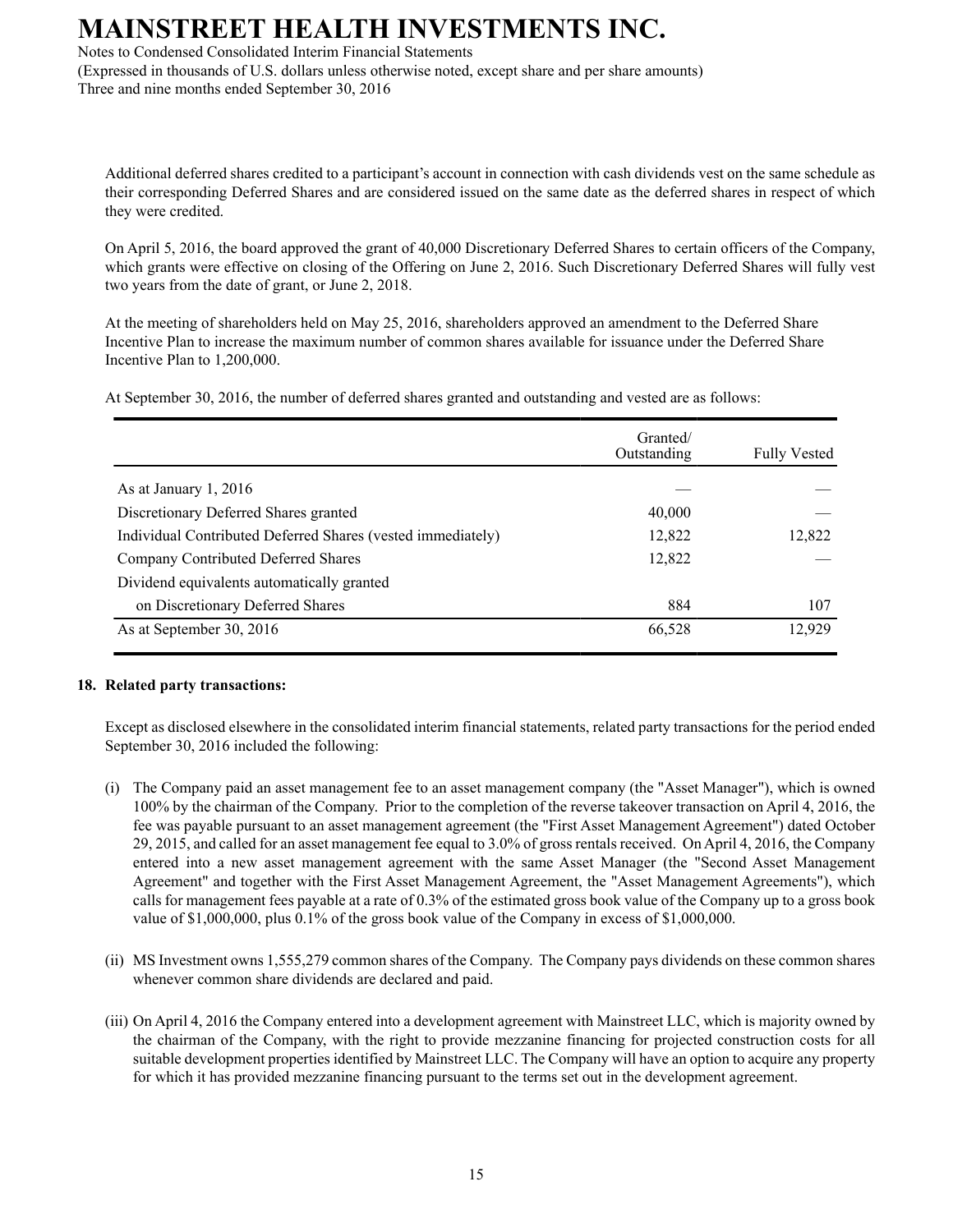Notes to Condensed Consolidated Interim Financial Statements (Expressed in thousands of U.S. dollars unless otherwise noted, except share and per share amounts)

Three and nine months ended September 30, 2016

(iv) On June 2, 2016, a wholly owned subsidiary of the Company acquired three properties located in Chesterton, Indiana; Mooresville, Indiana; and Topeka, Kansas, respectively, for a combined purchase price of \$59,821 plus transaction costs. These properties were acquired from wholly owned subsidiaries of Mainstreet LLC.

The Company expects to continue to transact with Mainstreet LLC and its affiliates as a result of the asset management agreement and Development Agreements executed during the period.

For the three and nine months ended September 30, 2016, the condensed consolidated interim statements of profit and other comprehensive income include the following revenue and expenses resulting from transactions with related parties:

| <b>Transaction Type</b>                                | Three months ended<br>September 30, 2016 | Nine months ended<br>September 30, 2016 |     |
|--------------------------------------------------------|------------------------------------------|-----------------------------------------|-----|
| Revenues:                                              |                                          |                                         |     |
| Other income - loan interest revenue                   | \$<br>168                                | \$                                      | 177 |
| Total revenues                                         | \$<br>168                                | \$                                      | 177 |
| Expenses:                                              |                                          |                                         |     |
| Operating - management fee                             | \$<br>326                                | \$                                      | 737 |
| Finance costs - interest on related party note payable |                                          |                                         | 72  |
| Total expenses                                         | \$<br>326                                | \$                                      | 809 |

At September 30, 2016 and December 31, 2015, the condensed consolidated interim statements of financial position include the following related party balances:

| <b>Transaction Type</b>                                    |    | September 30, 2016 | December 31, 2015 |       |  |
|------------------------------------------------------------|----|--------------------|-------------------|-------|--|
|                                                            |    |                    |                   |       |  |
| Assets:                                                    |    |                    |                   |       |  |
| Loans receivable                                           | \$ | 8,789              | \$                |       |  |
| Other - investment in MS-SW Development Fund Holdings, LLC |    | 837                |                   |       |  |
| <b>Total Assets</b>                                        | \$ | 9,626              | \$                |       |  |
|                                                            |    |                    |                   |       |  |
| Liabilities:                                               |    |                    |                   |       |  |
| Accounts payable                                           | \$ | 127                | \$                |       |  |
| Note payable to related party                              |    |                    |                   | 2,500 |  |
| <b>Total liabilities</b>                                   | \$ | 127                | \$                | 2,500 |  |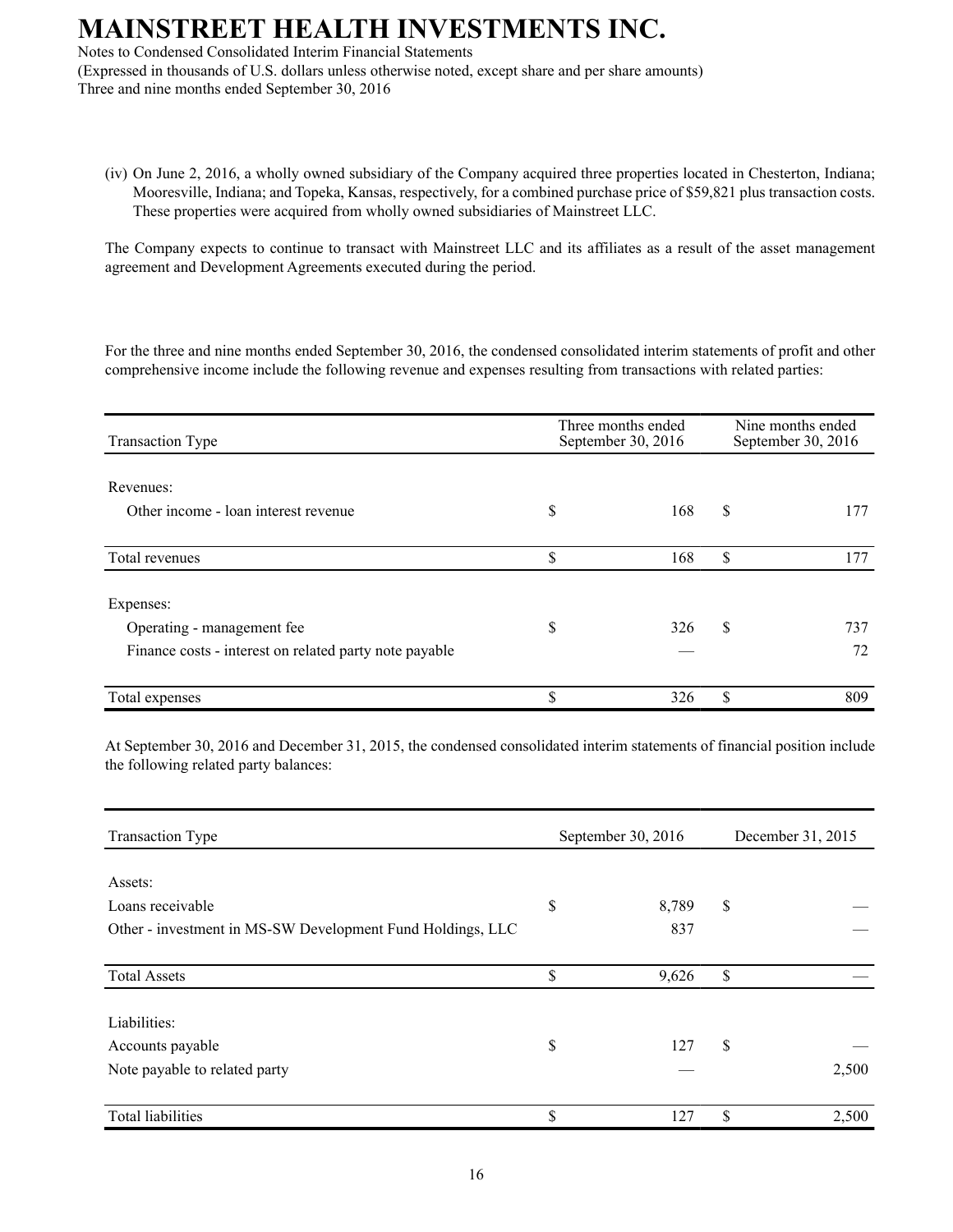Notes to Condensed Consolidated Interim Financial Statements

(Expressed in thousands of U.S. dollars unless otherwise noted, except share and per share amounts) Three and nine months ended September 30, 2016

#### **19. Income taxes:**

The Company has certain subsidiaries in the United States and Canada that are subject to tax on their taxable income. The tax effects of temporary differences that give rise to significant portions of the deferred tax assets and deferred tax liabilities are presented below.

|                                             | September 30,<br>2016 | December 31,<br>2015   |
|---------------------------------------------|-----------------------|------------------------|
| Deferred tax assets:                        |                       |                        |
| Net operating losses                        | \$<br>3,351           | \$<br>211              |
| Derivative instruments                      | 674                   |                        |
| Investment properties                       |                       | 1,289                  |
| Other                                       |                       | 78                     |
| Deferred tax assets                         | \$<br>4,025           | \$<br>1,578            |
| Deferred tax liabilities:                   |                       |                        |
| Investment properties                       | \$<br>5,618           | \$                     |
| Other                                       | 27                    |                        |
| Deferred tax liabilities                    | \$<br>5,645           | \$                     |
| Subtotal<br>Net deferred tax not recognized | \$<br>(1,620)         | \$<br>1,578<br>(1,578) |
| Net deferred tax asset (liability)          | \$<br>(1,620)         | \$                     |

At September 30, 2016, U.S. subsidiaries had accumulated net operating losses available for carryforward for U.S. income tax purposes of \$8,270.

The federal net operating losses will expire in 2036. The state net operating losses will expire in 2028.

The Company has net operating losses and deductible temporary differences in Canada amounting to \$14,187 for which no deferred tax asset has been recognized as it is not probable that future taxable profits will be available against which the Company can use the benefits therefrom. The net operating losses expire between 2026 and 2034.

### **20. Commitments and contingencies:**

On March 31, 2016, a subsidiary of the Company entered into a purchase and sale agreement to acquire a portfolio of 3 properties in Syracuse, New York (the "Hearth Portfolio") for total consideration of \$50,863. As of September 30, 2016, 1 of these properties, Hearth at Greenpoint, had been acquired for total \$32,967 plus transaction costs.

Pursuant to the Chesterton lease agreement and satisfaction of certain conditions, the tenant has an option prior to the end of the fifth year of the lease to increase rent to a level supported by certain metrics as identified in the lease agreement. In consideration for the exercise of such option, the Company is required to pay the tenant an amount equal to the capitalized value of the rent increase using a pre-determined capitalization rate. If such option is exercised, the tenant's rent is also increased by an amount equal to the consideration paid multiplied by the capitalization rate. The Company has not recorded any balance in the financial statements associated with this commitment.

Pursuant to the Scranton Portfolio purchase and sale agreement, if certain conditions are met, the Company will be obligated to make an earn-out payment to the seller of the properties. Additionally, pursuant to the Scranton 7 lease agreement, if an earn-out payment is made, the tenant's rent will increase at an amount equal to the consideration paid for the earn-out multiplied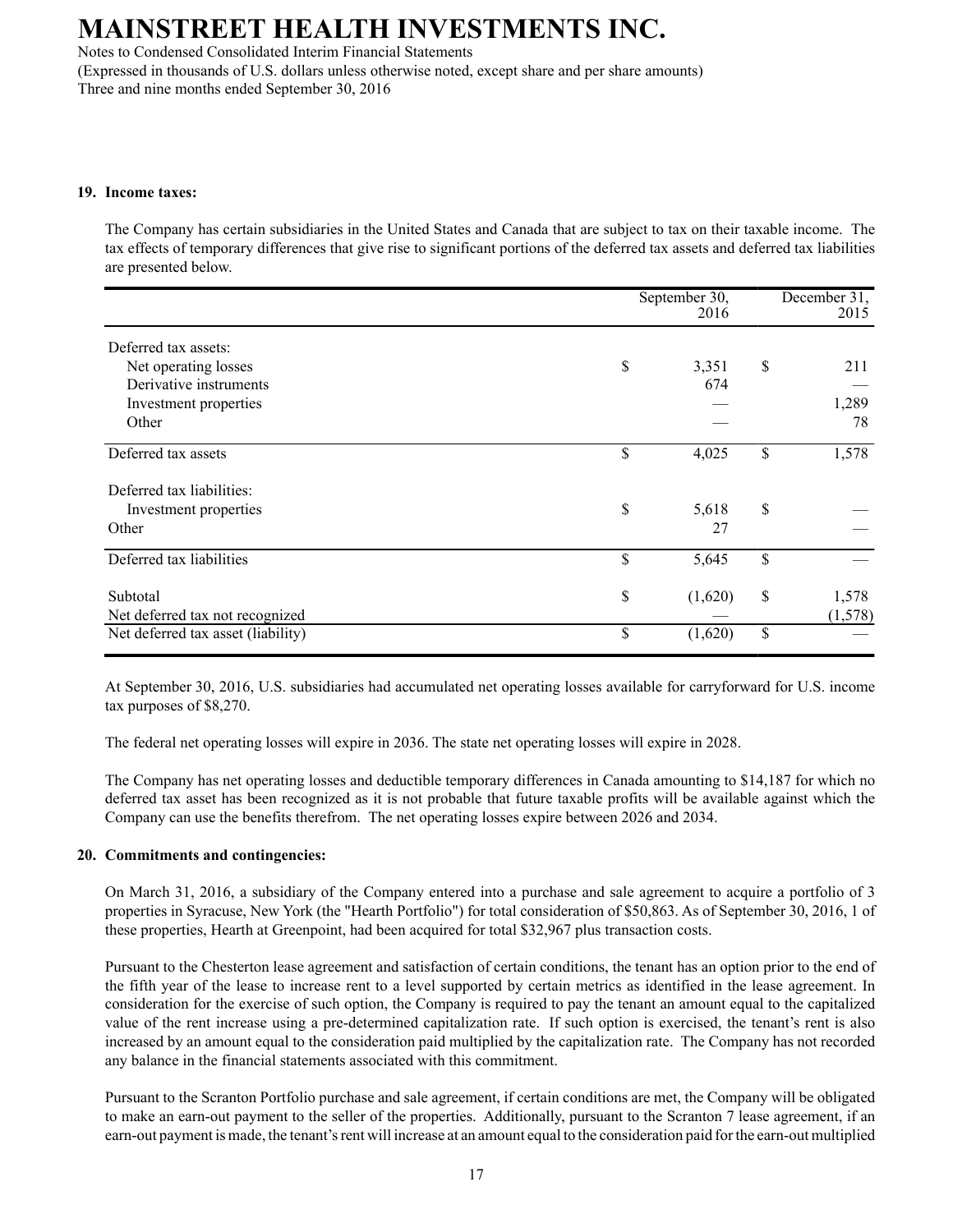Notes to Condensed Consolidated Interim Financial Statements

(Expressed in thousands of U.S. dollars unless otherwise noted, except share and per share amounts) Three and nine months ended September 30, 2016

by a pre-determined rate. The Company has not recorded any balance in the financial statements associated with this commitment.

#### **21. Subsequent events:**

On October 6, 2016, the Company closed its offering of 7,406,000 subscription receipts (the "Subscription Receipts") at a price of \$10.10 per Subscription Receipt, which includes 966,000 Subscription Receipts acquired upon the exercise by the underwriters of an overallotment option granted to them by the Company. The Subscription Receipts are being used to finance the acquisitions of (i) a portfolio of four NextGen® post-acute transitional care properties currently under development and located in the states of Kansas and Texas; (ii) one post-acute transitional care and memory facility located in the state of Illinois; (iii) a 50% interest in two assisted living properties located in the province of Ontario, as well as the operating assets related thereto; and (iv) eight mezzanine loans advanced to Mainstreet Property Group, LLC, which is owned 100% by the chairman of the Company ("Mainstreet LLC") or an affiliate thereof in respect of certain development properties located in the states of Texas, Kansas, Arizona and Colorado (four of which relate to the development properties being purchased, as described in (i) above). The Subscription Receipts are also being used to finance a mezzanine loan from the Company to Mainstreet LLC or its affiliate in the amount of approximately \$3.5 million to fund certain costs in connection with the development of a Mainstreet LLC NextGen® transitional care property located in the state of Nebraska. See note below regarding the Transactions for further information regarding the purchase price and source of funds.

On October 18, 2016, a wholly owned subsidiary of the Company acquired one property located in Syracuse, New York ("Hearth on James") in respect of which the Company had previously entered into a purchase agreement. The Hearth on James property was acquired for a purchase price of \$6.9 million plus transaction costs. The Company assumed mortgage debt on the property of \$3.7 million which bears interest at a fixed rate of 4.1% annually and matures on March 1, 2049.

On October 28, 2016, the Subscription Receipts were deemed to be exchanged for common shares of the Company pursuant to the terms of the Subscription Receipts.

On October 31, 2016, the Company exercised the accordion feature on its existing credit facility (the "Facility") and increased its total capacity from \$200 million to \$285 million. Subsequent to this transaction, the term loan component of the Facility has a capacity of \$200 million, and the revolving line of credit component of the Facility has a capacity of \$85 million. On November 1, 2016, the Company used proceeds from the additional capacity on the Facility to repay in full two existing mortgages totaling \$23.0 million on the Chesterton, Indiana and Mooresville, Indiana properties. On November 3, 2016, the Company used proceeds from the additional capacity on the Facility to repay in full one existing mortgage totaling \$12.5 million on the Topeka, Kansas property.

On November 1, 2016, the Company completed the acquisitions of interests in seven seniors housing and care properties and investments in five mezzanine loans (collectively, the "Transactions"). The aggregate purchase price for the Transactions was approximately \$150 million, and was financed with (i) the net proceeds from the Subscription Receipts, including proceeds from the over-allotment; (ii) the assumption of approximately \$65.6 million of existing property level indebtedness; (iii) the issuance of approximately \$3.6 million of common shares of the Company to certain vendors of the two properties located in the province of Ontario; and (iv) cash on hand.

On November 1, 2016, concurrent with the closing of the transactions described above, the Company announced that it has completed the internalization of asset management functions. The Second Asset Management Agreement was terminated effective October 31, 2016, and no fees or penalties were or will be paid to the Asset Manager. In connection with internalization, the Company and Mainstreet Asset Management, Inc ("MAMI"), which is 100% owned by the chairman of the Company, entered into an administrative services agreement pursuant to which MAMI will provide the Company with certain administrative services, including information technology support and equipment as well as dedicated office space for a period of up to two years, in exchange for a one time fee of \$65 and a monthly fee of \$22.5.

On November 4, 2016, the Company acquired a 50% interest in two assisted and independent living properties located in Timmins, Ontario and Sudbury, Ontario, together with the operating assets related thereto, on a joint venture basis with Autumnwood Lifestyles Inc. ("Autumnwood"). The two properties comprise a total of 177 assisted living and 66 independent